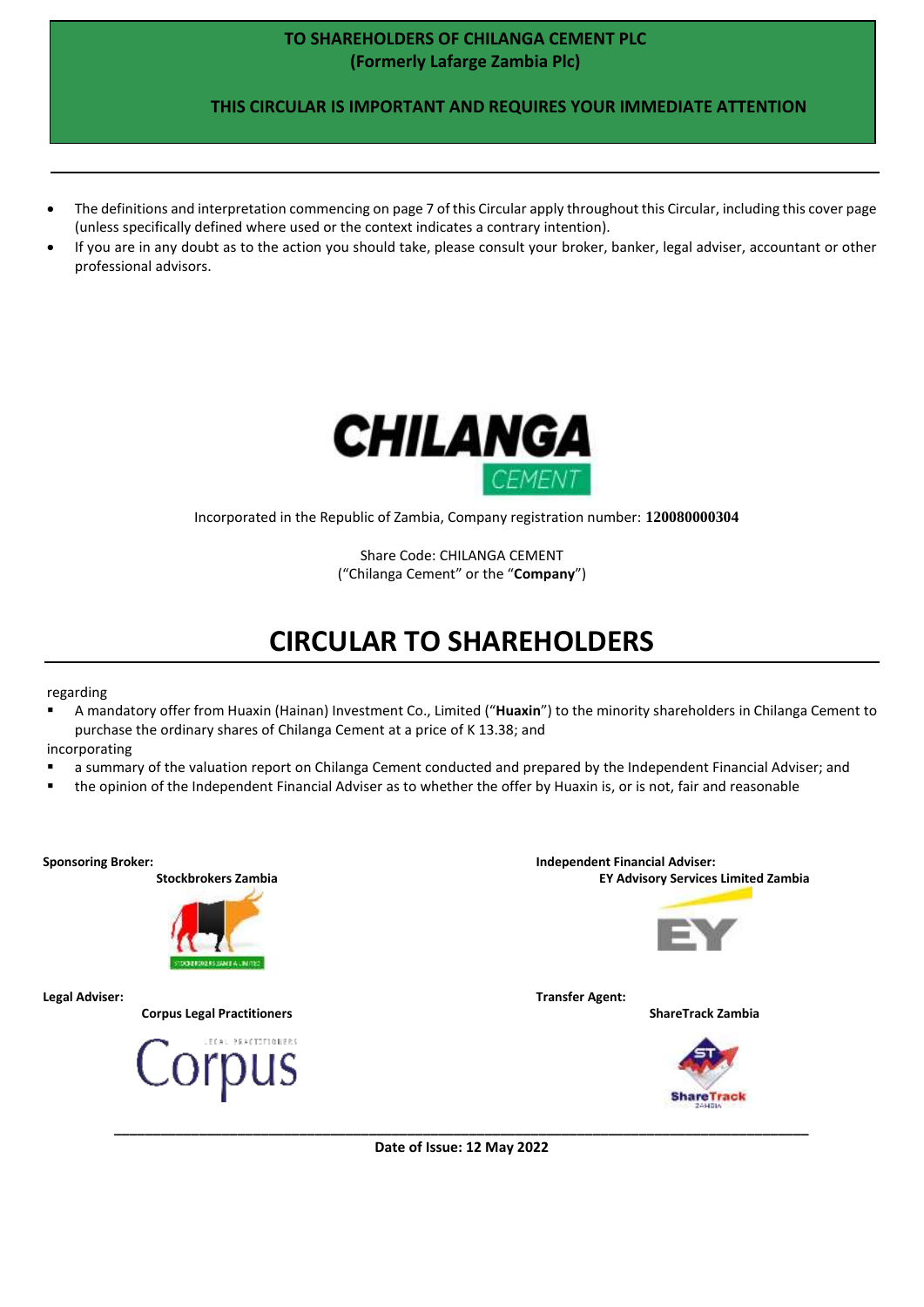# **CONTENTS**

| 1.                                                                                       |
|------------------------------------------------------------------------------------------|
| 2.                                                                                       |
| З.                                                                                       |
| 4.                                                                                       |
| 5.                                                                                       |
| 6.                                                                                       |
| 7.                                                                                       |
| 8.                                                                                       |
| 9.                                                                                       |
| ANNEXURE A - REPORT OF THE INDEPENDENT FINANCIAL ADVISER ON THE OFFER FROM HUAXIN TO THE |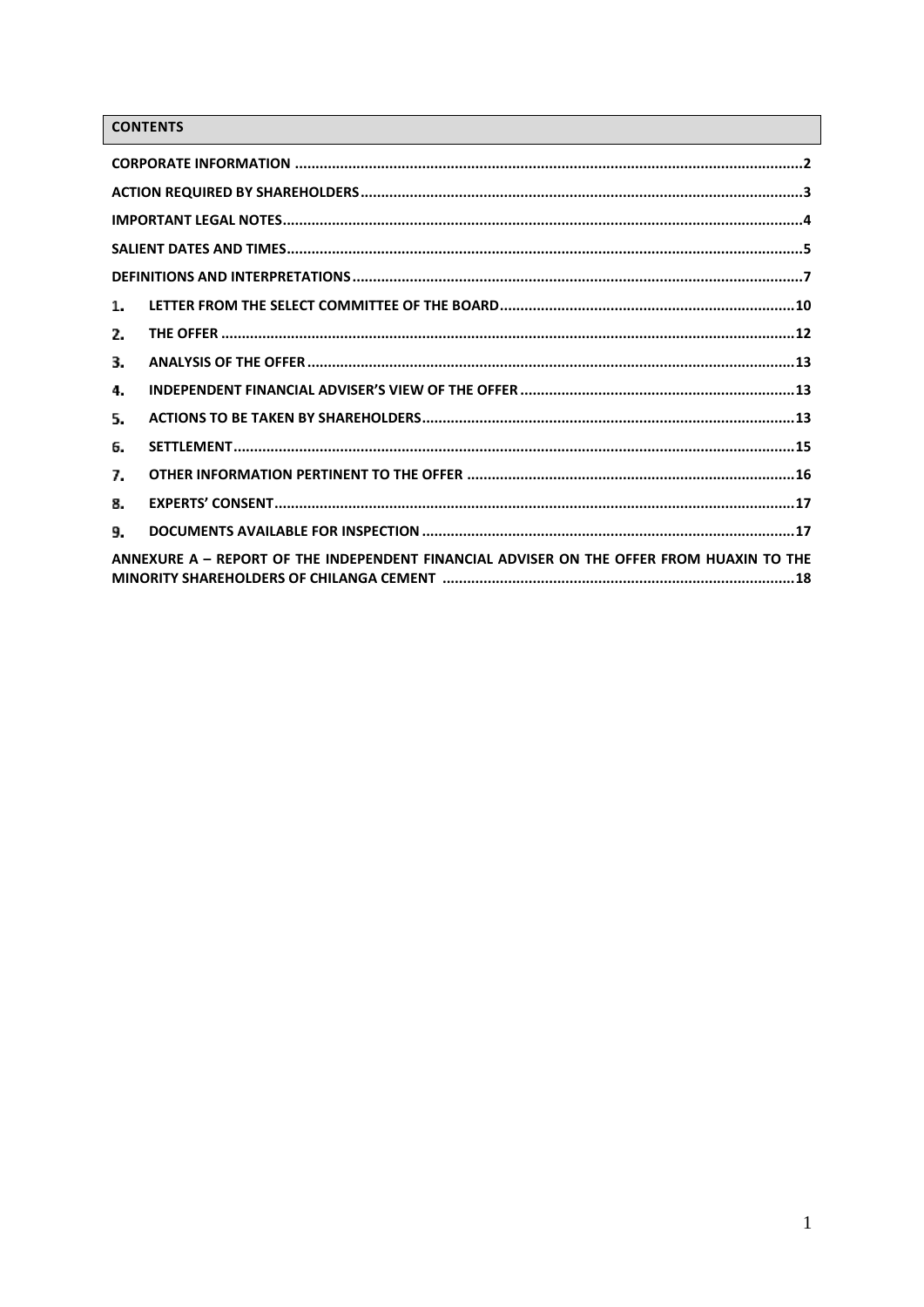### <span id="page-2-0"></span>**CORPORATE INFORMATION**

### **Company Secretary and Registered Office** Mrs Chibuye Mbesuma Ngulube

Farm No 1880 Kafue Road Lusaka

## **Sponsoring Broker** Stockbrokers Zambia Limited 32 Lubu Road Long Acres

P.O. Box 38956 Lusaka

#### **Independent Financial Adviser**

EY Advisory Services Limited Zambia EY Place Plot 354437 Alick Nkata Road Lusaka

#### **Legal Adviser**

Corpus Legal Practitioners Piziya Office Park Stand No. 2374, Thabo Mbeki Road Lusaka

#### **Transfer Secretary**

ShareTrack Zambia Spectrum House Stand 10, Great East Road Jesmondine Lusaka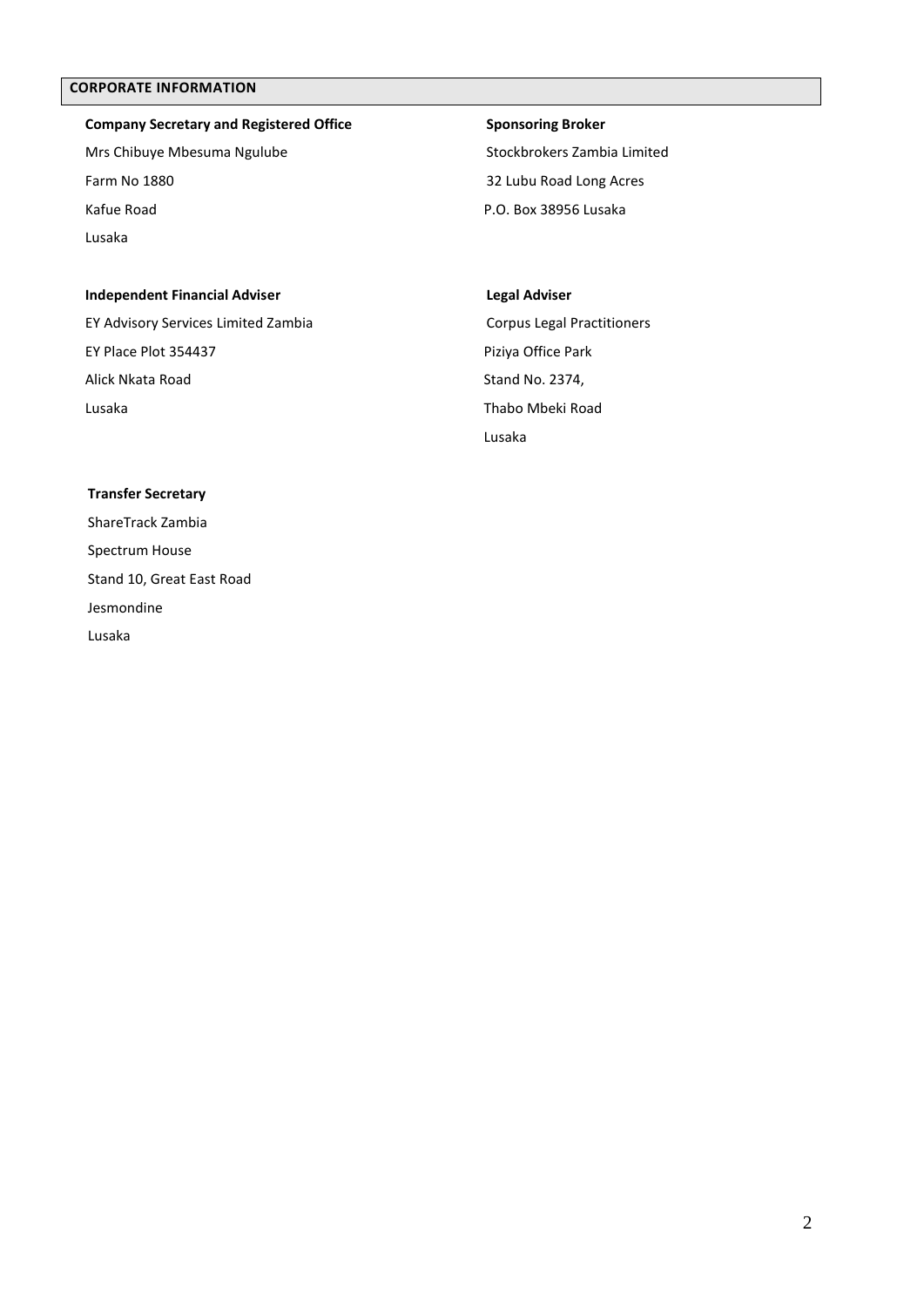#### <span id="page-3-0"></span>**ACTION REQUIRED BY SHAREHOLDERS**

*The definitions commencing on page* (7) *of this Circular apply to this section.*

#### **This Circular is important and requires your immediate attention. Please take careful note of the following provisions regarding the actions required by shareholders.**

If you have disposed of all your Chilanga Cement Shares, then this Circular should be forwarded to the broker, banker or agent through whom you disposed of such Chilanga Cement Shares except that this Circular should not be forwarded or transmitted by you to any person in any territory other than Zambia, unless the Circular can lawfully be distributed to such person or in such territory.

**Chilanga Cement does not accept responsibility and will not be held liable for any act of, or omission by, any Custodian or Broker, including, without limitation, any failure on the part of the Custodian or Broker or any registered holder of Chilanga Cement Shares to notify the holder of any beneficial interest in those Chilanga Cement Shares of the Offer as set out in the Offer Document and this Circular.**

#### **THE OFFER BY HUAXIN TO CHILANGA CEMENT SHAREHOLDERS**

Shareholders of Chilanga Cement are referred to the separate Offering Document to Chilanga Cement Shareholders sent to them by Huaxin (the "**Offer Document"**) stating the details of the mandatory offer ("**Mandatory Offer"** or the "**Offer"**) that Huaxin has made to the Chilanga Cement shareholders in compliance with the Securities Act.

In terms of that Offer as set out in the separate Offer Document, the options available to Chilanga Cement Shareholders are the following:

- to accept the Offer in respect of all your shares;
- to accept the Offer in respect of part of your shares; or
- to reject the Offer.

If you wish to reject the Offer, you do not need to take any further action.

If you wish to accept the Offer, you must do so in the manner prescribed in the Offer Document.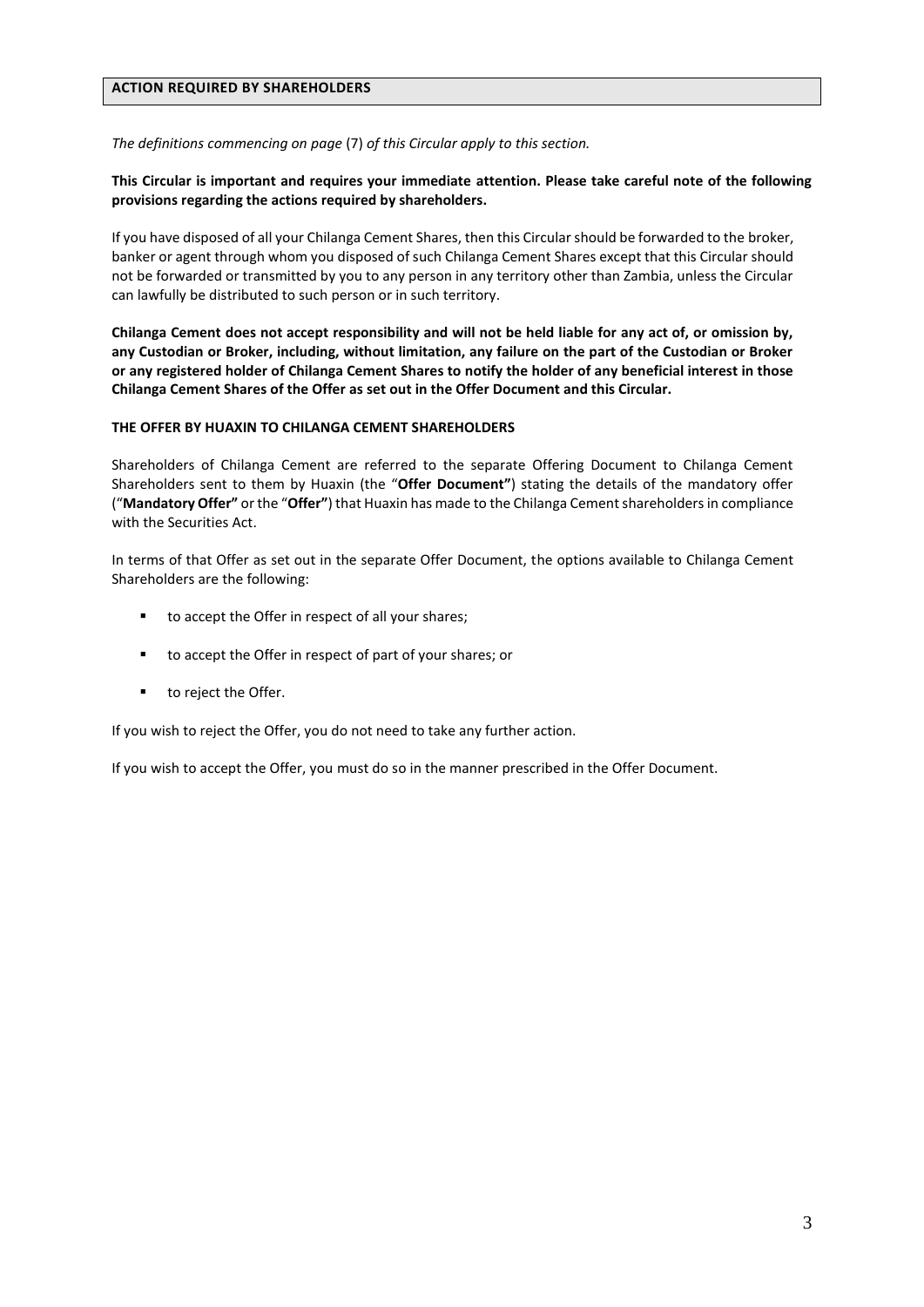#### <span id="page-4-0"></span>**IMPORTANT LEGAL NOTES**

#### **Disclaimer**

Chilanga Cement accepts responsibility for the information contained in this Circular, has taken all reasonable care to ensure that this Circular is true and correct in all material respects, does not contain any untrue statement of a material fact, is not misleading and does not omit to state any material fact, the result of which would make the statements, opinions and intentions herein, in the context in which they are made, misleading in any material respect.

SBZ, the Sponsoring Broker, and Corpus Legal Practitioners, the Legal Advisor, have not separately verified the information contained in this Circular. Accordingly, no representation, warranty or undertaking, express or implied is made and no responsibility is accepted by the Sponsoring Broker and the Legal Advisor as to the accuracy or completeness of the information contained in this Circular or any other information provided by Chilanga Cement. The Sponsoring Broker and the Legal Advisor do not accept any liability in relation to the information contained in this Circular or any other information provided by Chilanga Cement in connection with the Offer. The statements made in this paragraph are without prejudice to the responsibilities of Chilanga Cement.

No person has been authorised by Chilanga Cement to give any information or to make any representation not contained in or not consistent with this Circular and, if given or made, such information or representation must not be relied upon as having been authorised by Chilanga Cement or the Sponsoring Broker and the Legal Advisor. Neither the delivery of this Circular nor any subscription made in connection herewith shall, under any circumstances, create any implication that there has been no change in the affairs of Chilanga Cement since the date hereof, or that any other financial statement or other information supplied in connection with the Circular is correct at any time subsequent to the date indicated in the document containing the same.

#### **Forward-looking Statements**

This Circular includes certain "forward-looking statements". All statements other than statements of historical fact are, or may be deemed to be, forward-looking statements, including, without limitation those concerning: Chilanga Cement's strategy; expected or future financial results, growth prospects and outlook of Chilanga Cement's operations, individually or in the aggregate; outlook for the industry; Zambian economy; Chilanga Cement's liquidity and financial position. These forward-looking statements are not based on historical facts, but rather reflect Chilanga Cement's current expectations concerning future results and events and generally may be identified by the use of forward-looking words or phrases such as "believe", "aim", "expect", "anticipate", "intend", "foresee", "forecast", "likely", "should", "planned", "may", "estimated", "potential", "will", "will likely result", "will continue" or similar words and phrases. Similarly, statements that describe Chilanga Cement's objectives, plans or goals are or may be forward-looking statements.

These forward-looking statements involve known and unknown risks, uncertainties and other factors that may cause Chilanga Cement's actual results, performance or achievements to differ materially from the anticipated results, performance or achievements expressed or implied by these forward-looking statements. Although Chilanga Cement believes that the expectations reflected in these forward-looking statements are reasonable, no assurance can be given that such expectations will prove to have been correct.

Chilanga Cement Shareholders should review carefully all information included in this Circular. The forwardlooking statements included in this Circular are made only as of the Last Practicable Date. The delivery of this Circular does not at any time imply that the information contained herein is correct at any time subsequent to the Last Practicable Date or that any other information supplied in connection with this Circular is correct as of any time subsequent to the date indicated in the document containing the same.

Chilanga Cement undertakes no obligation to update (whether publicly or otherwise) or to release any revisions to these forward-looking statements to reflect events or circumstances after the date of this Circular or to reflect the occurrence of unanticipated events. All forward-looking statements in this Circular and all subsequent written and oral forward-looking statements attributable to Chilanga Cement or any person acting on its behalf have not been reviewed and reported on by Chilanga Cement's auditors.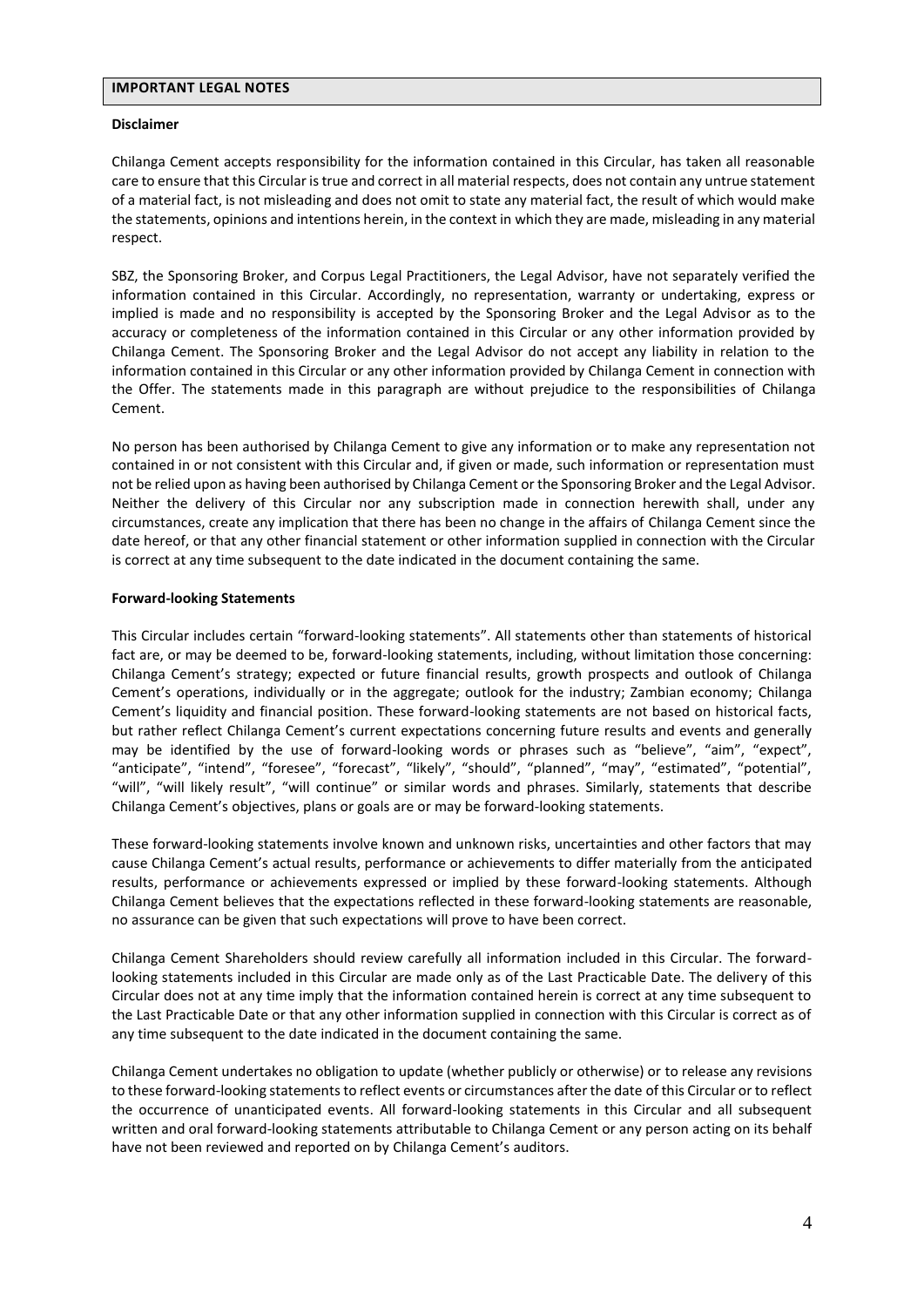### <span id="page-5-0"></span>**SALIENT DATES AND TIMES**

### **Shareholders must refer to and take note of the "Important Dates and Times" Section of the Offer Document**

| Firm Intention Announcement released on LuSE SENS                                                                   | Friday, 04 March 2022   |
|---------------------------------------------------------------------------------------------------------------------|-------------------------|
| Firm Intention Announcement published in the press                                                                  | Monday, 07 March 2022   |
| Record Date: Share Register record to be used for posting the Circular                                              | Monday, 09 May 2022     |
| Circular posted to Chilanga Cement Shareholders                                                                     | Thursday, 12 May 2022   |
| Notice of posting of this Circular released on LuSE SENS                                                            | Thursday, 12 May 2022   |
| Offer to Chilanga Cement Shareholders opens at 08:00                                                                | Thursday, 12 May 2022   |
| Last day to trade in Chilanga Cement shares in order to be eligible to<br>participate in the Mandatory Offer        | Tuesday, 07 June 2022   |
| Shares trade "ex" the Offer                                                                                         | Wednesday, 08 June 2022 |
| Offer to Chilanga Cement Shareholders closes at 17:00                                                               | Monday, 13 June 2022    |
| Record date: to determine which shareholders may participate in the<br>Mandatory Offer Trade                        | Monday, 13 June 2022    |
| Last day for receipt of postal acceptances, postmarked on or before<br>Monday, 13 June 2022 to be received by 17:00 | Friday, 17 June 2022    |
| Date on which share transfers will be traded on the LuSE (T+0)                                                      | Monday, 20 June 2022    |
| Settlement Date (T+3)                                                                                               | Thursday, 23 June 2022  |
| Payment made to shareholders by their respective LuSE member brokers                                                | Thursday, 23 June 2022  |
| Results of the Offer released on LuSE SENS                                                                          | Monday, 27 June 2022    |
| Results of the Offer published in the press                                                                         | Tuesday, 28 June 2022   |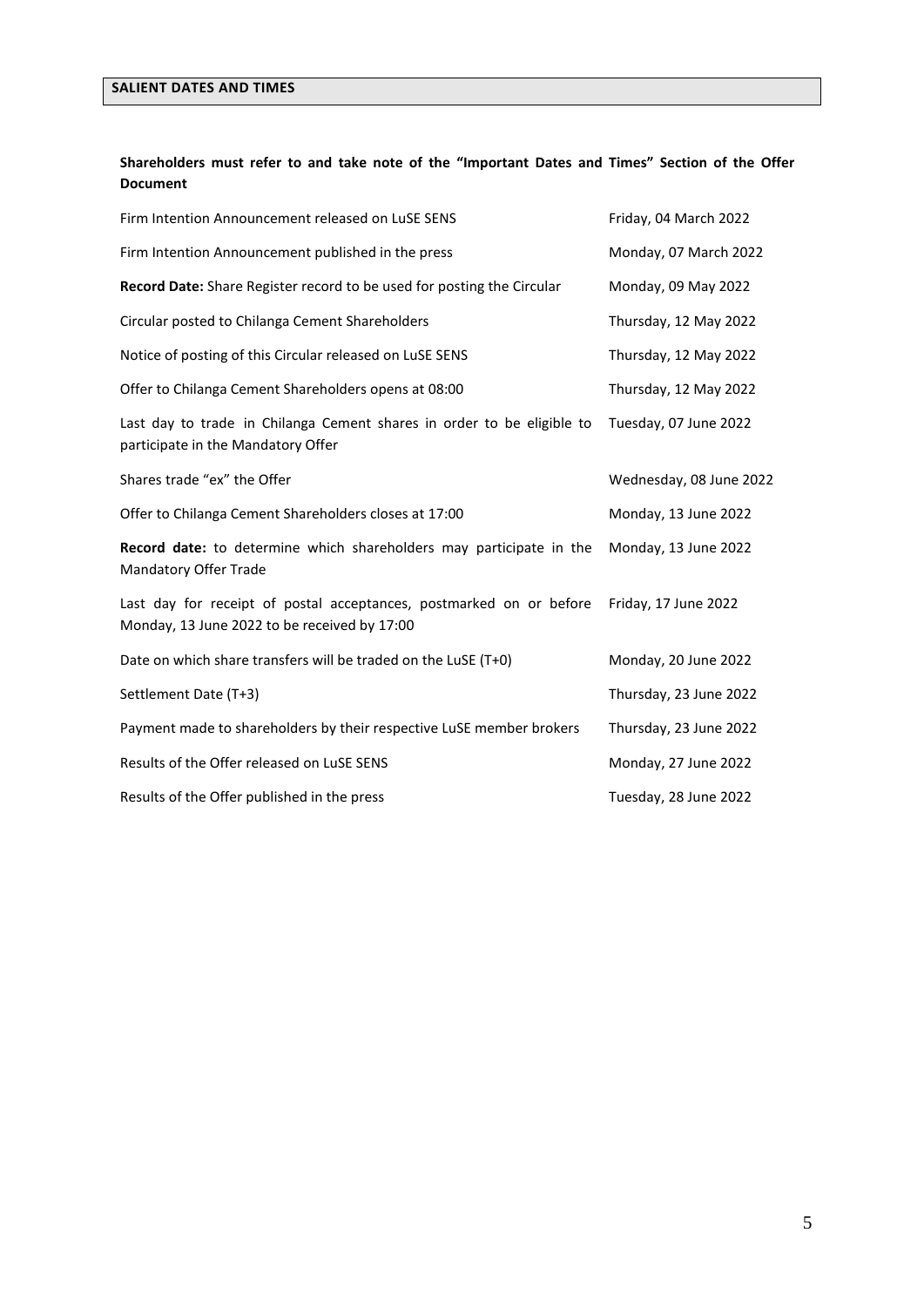#### *Notes:*

- *1. The above dates and times are based on information contained in the Offer Document. The above dates and times are subject to amendment at the discretion of the Offeror, which discretion includes the ability to extend the Closing Date of the Offer, subject to the prior written approval of the LuSE and the SEC being obtained, any change will be released on the LuSE SENS and will be published in the Zambian press.*
- *2. The abovementioned dates and times are Zambian dates and times. All references to days are to Business Days.*
- *3. Payment of the Offer Price will be made within 10 Business Days of the Closing of the Offer.*
- *4. Although the salient dates and times are subject to change, such statement may not be regarded as consent or dispensation for any change to the time period which may be required in terms of the Takeovers and Mergers Rules, where applicable, and any such consent or dispensation must be specifically applied for and approved by the LuSE and the SEC*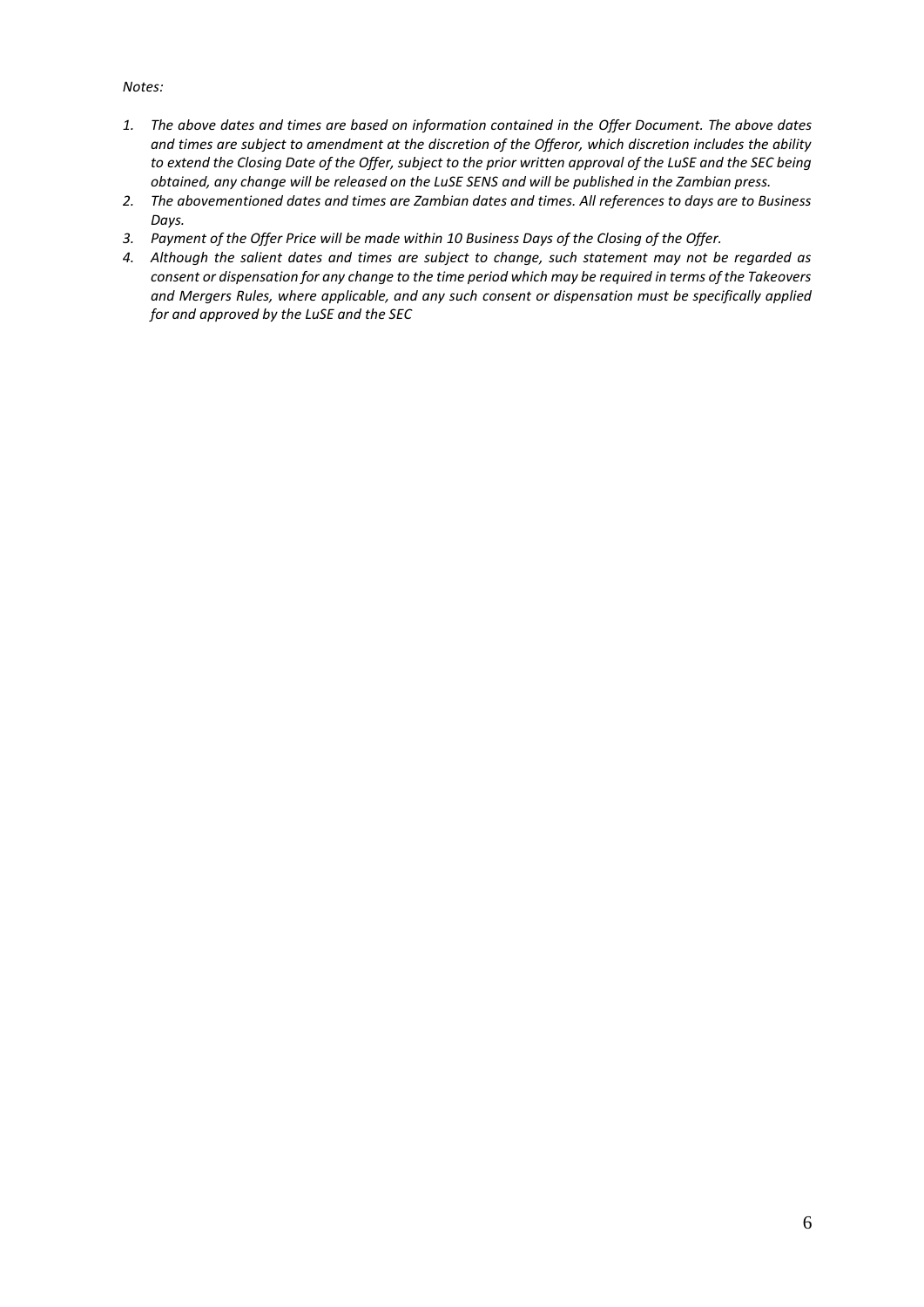#### <span id="page-7-0"></span>**DEFINITIONS AND INTERPRETATIONS**

The following definitions apply throughout this Circular unless otherwise stated or the context requires otherwise. In this Circular, unless otherwise indicated, the words or phrases in the left-hand column bear the meaning stipulated in the right-hand column. Words in the singular shall include the plural and vice versa, words importing natural persons shall include juristic persons (whether corporate or unincorporated and vice versa) and words in the masculine shall import both the feminine and neuter.

| "Acceptance"                                 | Acceptance of the Offer by a Minority Shareholder, subject to the terms and<br>conditions of the Offer;                                                                                                                                 |  |  |
|----------------------------------------------|-----------------------------------------------------------------------------------------------------------------------------------------------------------------------------------------------------------------------------------------|--|--|
| "Board"                                      | the Board of Directors of Chilanga Cement;                                                                                                                                                                                              |  |  |
| "Broker"                                     | any person registered as a broking member (equities) in terms of the Rules<br>of the LuSE made in accordance with the provisions of the Securities Act;                                                                                 |  |  |
| "Business Day"                               | any day of the week, excluding Saturdays, Sundays and all official Zambian<br>public holidays;                                                                                                                                          |  |  |
| "Cautionary<br>Announcement"                 | the announcement published on LuSE SENS by Chilanga Cement on 11 June<br>2021;                                                                                                                                                          |  |  |
| Cement"<br>"Chilanga<br>or<br>"Company"      | Chilanga Cement Plc, a public company incorporated in accordance with<br>the laws of Zambia and listed on the LuSE with company registration<br>number 120080000304;                                                                    |  |  |
| "Chilanga<br><b>Cement</b><br>Shareholders"  | registered holders of Chilanga Cement Shares;                                                                                                                                                                                           |  |  |
| "Chilanga Cement Shares"                     | ordinary shares in the capital of Chilanga Cement with a par value of ZMW<br>1.00;                                                                                                                                                      |  |  |
| "Circular"                                   | this circular to Chilanga Cement Shareholders dated 12 May 2022 regarding<br>the Offer from Huaxin;                                                                                                                                     |  |  |
| "Closing Date"                               | the date on which the Offer closes for acceptance by Chilanga Cement<br>Shareholders, in accordance with the terms of the Offer;                                                                                                        |  |  |
| "Companies Act"                              | the Companies Act No. 10 of 2017 of the Laws of Zambia;                                                                                                                                                                                 |  |  |
| "Directors" or "Board"                       | The Board of Directors of Chilanga Cement;                                                                                                                                                                                              |  |  |
| "Form of Acceptance"                         | the form of acceptance and authority relating to the Offer for use by<br>Chilanga Cement Shareholders as set out in the Offer Document dated [23<br>March 2022] which has been sent by the Offeror, to Chilanga Cement<br>Shareholders; |  |  |
| "GRZ"                                        | Government of the Republic of Zambia;                                                                                                                                                                                                   |  |  |
| "Huaxin"                                     | Huaxin (Hainan) Investment Co., Limited, a company incorporated in the<br>Peoples<br>Republic<br>of<br>China<br>under<br>registration<br>number<br>91460100MATRLUB81;                                                                   |  |  |
| "Holcim"                                     | Lafarge Holcim Group, holding company for Pan African Cement Limited and<br>Financière Lafarge;                                                                                                                                         |  |  |
| "Independent<br><b>Financial</b><br>Advisor" | the independent financial adviser to the Select Committee of the Board with<br>respect to the Offer, being EY Advisory Services Limited;                                                                                                |  |  |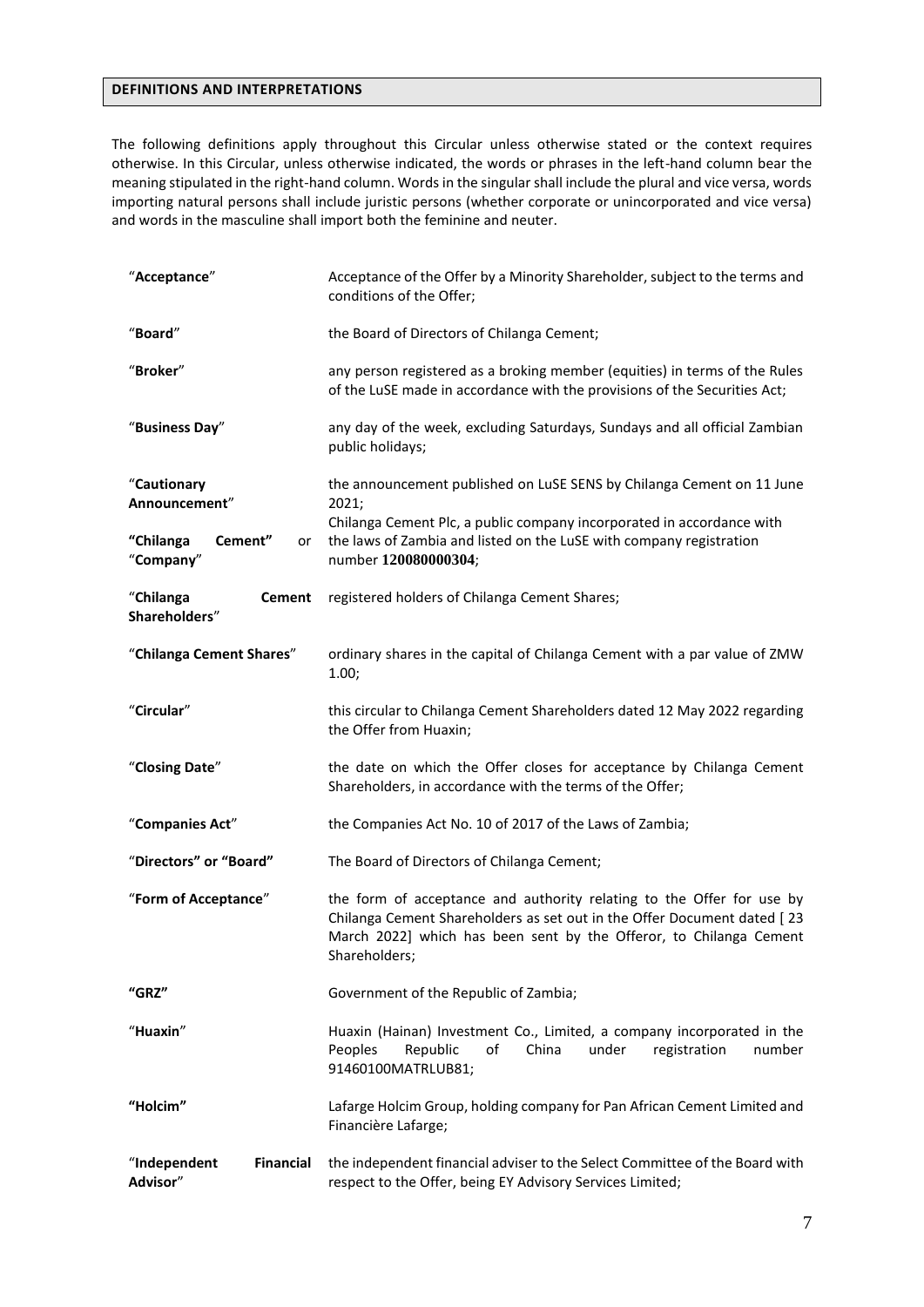| "Last Practicable Date"                     | Wednesday, 11 May 2022, being the last practicable date prior to the<br>finalisation of this Circular;                                                                                                                                                                                                                                                                             |
|---------------------------------------------|------------------------------------------------------------------------------------------------------------------------------------------------------------------------------------------------------------------------------------------------------------------------------------------------------------------------------------------------------------------------------------|
| "Legal Advisor"                             | the legal advisor to the SCB with respect to the Offer, being Corpus Legal<br>Practitioners;                                                                                                                                                                                                                                                                                       |
| "LuSE"                                      | the Lusaka Securities Exchange Plc, a company incorporated in Zambia with<br>registration number 120120030495 and licensed to operate a stock<br>exchange under the Securities Act;                                                                                                                                                                                                |
| "LuSE CSD"                                  | The LuSE Central Shares Depository Limited, a company incorporated in<br>Zambia with registration number 119960036617, whose functions are to<br>serve as custodian of the LuSE tradable securities and to hold such securities<br>in electronic form in its central depository on behalf of the beneficial owners<br>and to provide clearing and settlement services to the LuSE; |
| "LuSE SENS"                                 | the stock exchange news service of the LuSE;                                                                                                                                                                                                                                                                                                                                       |
| "Mandatory Offer" or the<br>"Offer"         | the cash offer by the Offeror to acquire any of the Chilanga Cement Ordinary<br>Shares described in the Offer Document on the terms and subject to the<br>Conditions to set out in the Offer Document and in the Form of Acceptance<br>and where the context so arises, any subsequent revision, variation,<br>extension or renewal thereof;                                       |
| "Offer Price"                               | the price of ZMW 13.38 per Chilanga Cement Share as set out in the Offer<br>Document;                                                                                                                                                                                                                                                                                              |
| "Offer Document"                            | the formal Offer Document sent by the Offeror to the Chilanga Cement<br>Shareholders in accordance with the Takeovers and Mergers Rules;                                                                                                                                                                                                                                           |
| "Offer Period"                              | the period of time the Offer is open to the Minority Shareholders, being from<br>08:00 hours Thursday 12 May 2022 to 17:00 Hours Monday, 13 June 2022;                                                                                                                                                                                                                             |
| "Offeror"                                   | Huaxin (Hainan) Investment Co., Limited;                                                                                                                                                                                                                                                                                                                                           |
| "Record Date 1"                             | the last date on which a Minority Shareholder must be registered to be<br>in receipt of the offer document in the Offer being 17:00 hours Monday<br>09 May 2022;                                                                                                                                                                                                                   |
| "Record Date 2"                             | The date to determine which shareholders may participate in the<br>Mandatory Offer Trade being Monday, 13 June 2022;                                                                                                                                                                                                                                                               |
| "Sponsoring<br>$"$ SBZ $"$<br>or<br>Broker" | Stockbrokers Zambia Limited, a company incorporated in Zambia<br>(registration number 120030052224), a member of the LuSE and licensed by<br>the Securities and Exchange Commission as a dealer and sponsoring broker<br>to the Company;                                                                                                                                           |
| $"$ SEC $"$                                 | the Securities and Exchange Commission Zambia, a statutory body<br>established under the Securities Act;                                                                                                                                                                                                                                                                           |
| "Securities Act" or "The Act"               | The Securities Act No. 41 of 2016 of the laws of Zambia;                                                                                                                                                                                                                                                                                                                           |
| "Settlement Date"                           | The date when settlement of the Offer Price takes place in accordance with<br>Section 7 ("Settlement") of this Circular;                                                                                                                                                                                                                                                           |
| "Select Committee of the<br>Board"          | A committee of the board of directors not truly independent, established in<br>compliance with Rule 9(6) of the Takeover and Mergers Rules to discharge<br>the duties of the Board with regard to the Offer compromising the following                                                                                                                                             |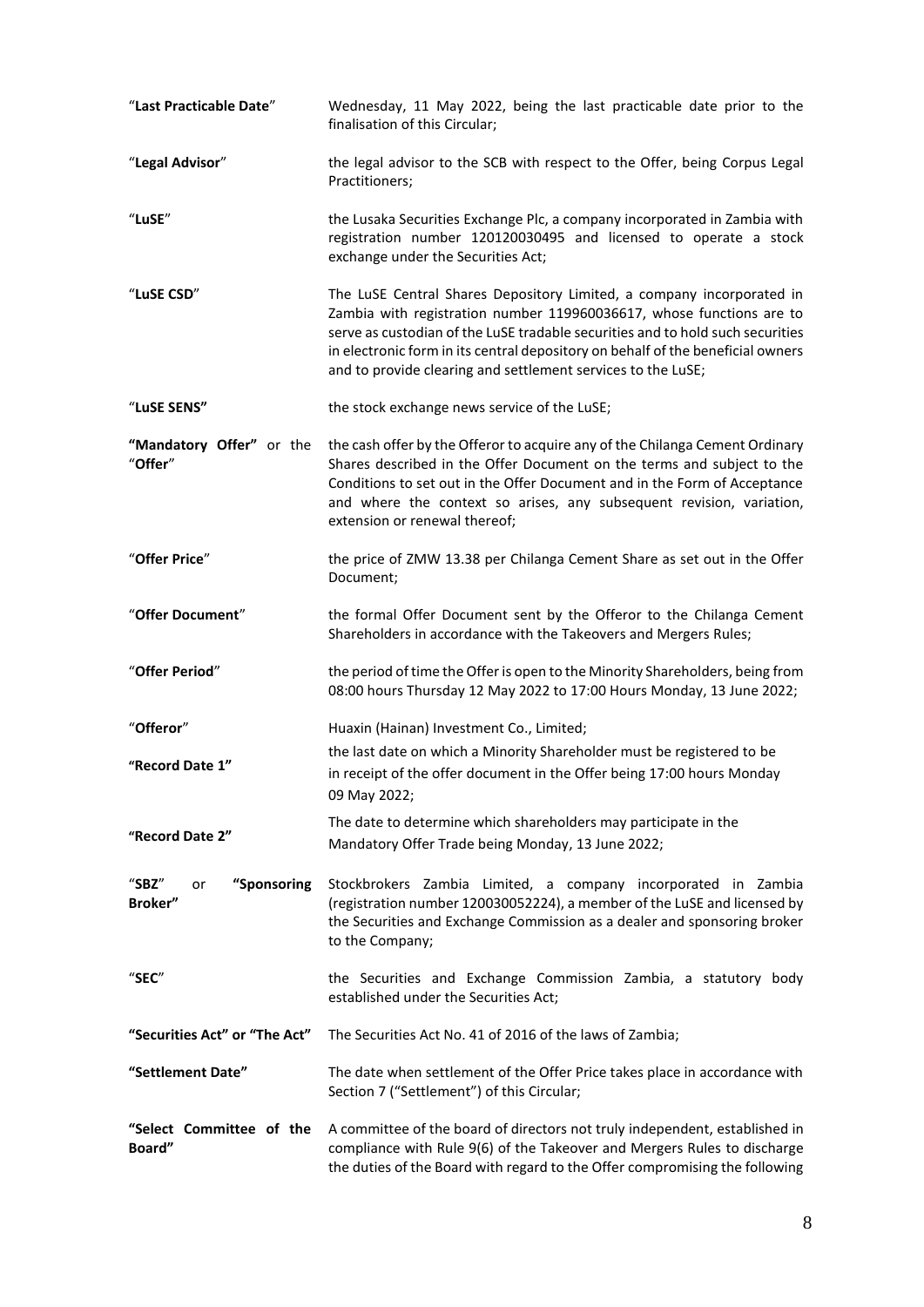|                                               | Directors of the Company; Mr. Muna Hantuba (Chairman), Mr. Mwelwa<br>Chibesakunda, Dr. Frank Munthali, and Mr. Mark O'Donnell;        |
|-----------------------------------------------|---------------------------------------------------------------------------------------------------------------------------------------|
| "Takeovers<br><b>Mergers</b><br>and<br>Rules" | The Securities (Takeovers and Mergers) Rules, subsidiary to the Securities<br>Act and issued as Statutory Instrument No. 170 of 1993; |
| "Transaction"                                 | the transaction contemplated by the Offer as described in the Offer<br>Document;                                                      |
| "Transfer Secretary"                          | ShareTrack Zambia;                                                                                                                    |
| $^{\prime\prime}$ USD $^{\prime\prime}$       | the lawful currency of the United States of America;                                                                                  |
| "Zambia"                                      | the Republic of Zambia;                                                                                                               |
| "ZMW"                                         | The lawful currency of the Republic of Zambia;                                                                                        |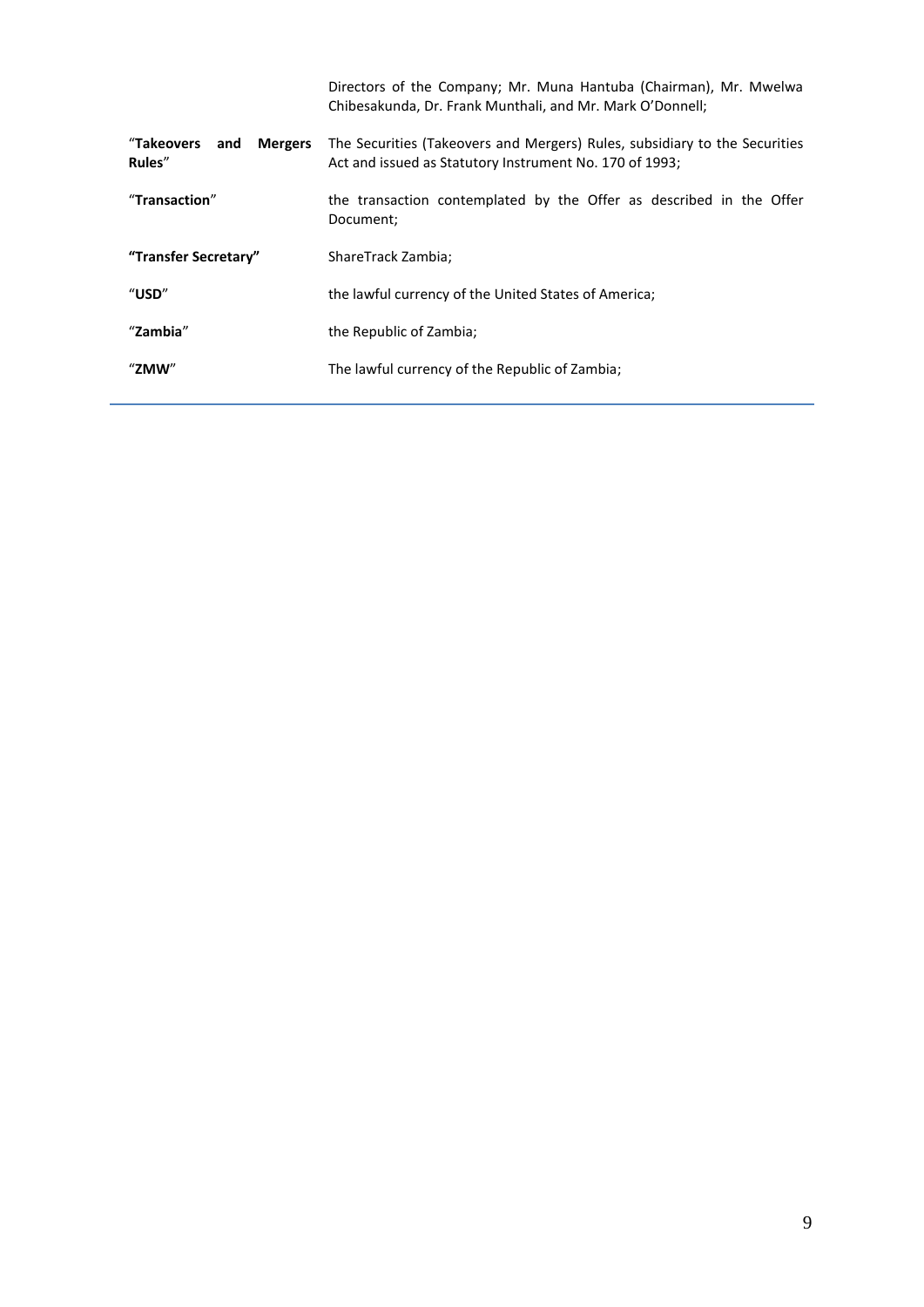#### <span id="page-10-0"></span>**Select Committee of Board**

Mr. Muna Hantuba (Chairman)

Mr. Mwelwa Chibesakunda

Mr. Mark O'Donnell

Dr Frank Munthali

#### **11 May 2022**

#### **To: All shareholders of Chilanga Cement Plc**

Dear Shareholders,

#### **OFFER BY HUAXIN (HAINAN) INVESTMENT CO., LIMITED TO MINORITY SHAREHOLDERS OF CHILANGA CEMENT PLC**

#### **BACKGROUND**

Shareholders are referred to the Cautionary Announcement first issued by Chilanga Cement on 11 June 2021, on SENS, and the Further Cautionary Announcement issued on 30 November 2021; and the Announcement of the Terms of the Mandatory Offer by Huaxin to the Minority Shareholders of Chilanga Cement issued on Friday, 04 March 2022 (together the **"Announcements")**

All the Announcements were issued in compliance with the provisions of the Takeovers and Mergers Rules subsidiary to the Securities Act.

In the Announcements, Chilanga Cement Shareholders were informed that Huaxin had entered into a Share Sale and Purchase Agreement with Pan African Cement Limited and Financière Lafarge Cement SAS, in respect of the sale and purchase of their 50.1% and 24.9% respectively of the issued share capital (the "Shares") of Chilanga Cement which transaction was completed on 30 November 2021 (the "**Transaction")** subject to post-completion price adjustment exercise.

Furthermore, on Friday, 04 March 2022, Chilanga Cement Shareholders were advised that the Board received formal notification from Huaxin of its intention to make a Mandatory Offer to the Minority Shareholders of Chilanga Cement (the" **Offer**") in compliance with section XVI, Rule 13(1) of the Takeovers and Mergers Rules subsidiary to the Securities Act.

In compliance with Rule 56, section XVI of the Takeovers and Mergers Rules issued pursuant to the Securities Act, Huaxin has prepared an Offer Document setting out details of the Offer and incorporating a Form of Acceptance. This Offer Document dated **12 May 2022** has been sent to all Chilanga Cement shareholders alongside this Circular document.

#### **DIRECTORS OF CHILANGA CEMENT**

As per shareholder disclosure requirements pertaining to the Offer, the Board of Directors of Chilanga Cement as at the Last Practicable Date was as follows:

| <b>CHILANGA CEMENT BOARD OF DIRECTORS</b> |                           |
|-------------------------------------------|---------------------------|
| <b>NAME</b>                               | <b>DESIGNATION</b>        |
| Mr. Muna Hantuba                          | <b>Board Chairperson</b>  |
| Mr. Mwelwa Chibesakunda                   | Non-Executive Director    |
| Dr. Frank Munthali                        | Non-Executive Director    |
| Mr. Mark O'Donnell                        | Non-Executive Director    |
| Mr. Chai Jianping                         | <b>Executive Director</b> |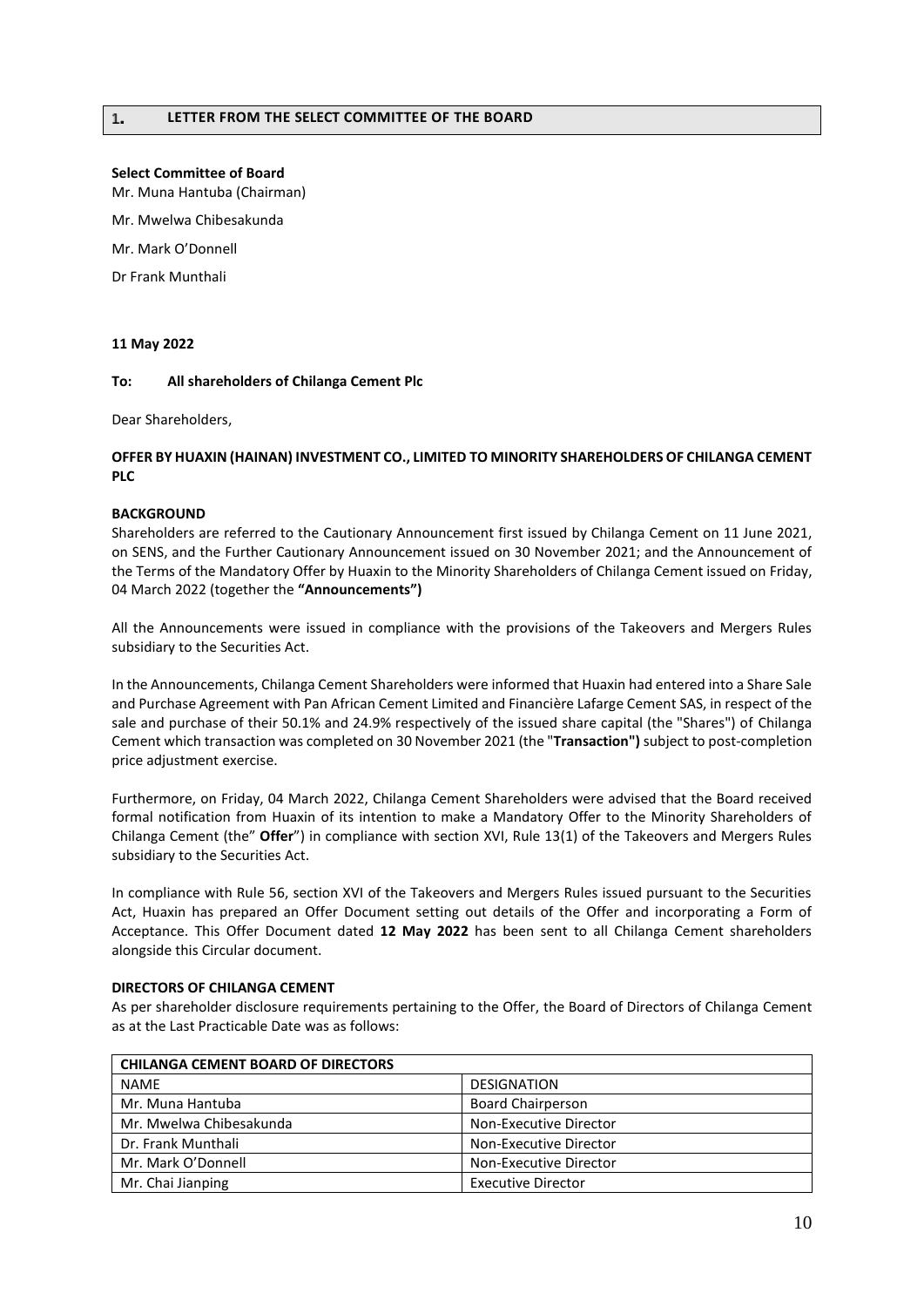| Mrs. Chibuye Ngulube | Board Secretary |
|----------------------|-----------------|

#### **DIRECTORS' INTEREST IN CHILANGA CEMENT**

As at the Last Practicable Date, the interest of Directors in the Company's shares as recorded in the Shareholders' Register were as follows:

| Name                   | Number of Ordinary Shares | Holding (%) |
|------------------------|---------------------------|-------------|
| Mr Mwelwa Chibesakunda | 1500                      | 0.0007      |
| Dr Frank Munthali      | 2203                      | 0.001       |
| Mr Muna Hantuba        | 3445                      | 0.002       |

#### **SELECT COMMITTEE OF THE BOARD**

Four of the Directors of the Company were nominated to the Board by Holcim which may give rise to a potential conflict of interest when evaluating the Offer leaving one director to represent the minority shareholders. As a result, the board could not form an independent committee of the board in compliance with Rule 5(3), Section II of the Third Schedule of the Takeovers and Mergers Rules. Accordingly, in compliance with Rule 9(6), Section II of the Third Schedule of the Takeovers and Mergers Rules, the Board appointed a Select Committee of the Board ("SCB") comprising the following Directors:

- Mr. Muna Hantuba;
- Mr. Mwelwa Chibesakunda;
- Mr. Mark O'Donnell; and
- Dr. Frank Munthali.

#### **THE ROLE OF THE SELECT COMMITTEE OF THE BOARD**

In light of the above and in order to comply with Rule 9 of Section II of the Third Schedule of the Takeovers and Mergers Rules, the role of the Select Committee of the Board was limited to the general oversight of the Mandatory Offer process including the review of the Opinion of the Independent Financial Advisor. Accordingly, the responsibility for representing the interest of the minority shareholders resided in the Independent Financial Advisor whose views and recommendation are outlined in Section 4 of this Circular.

#### **THE OFFEROR**

Huaxin, based in China, is a wholly-owned subsidiary of Huaxin Cement Co. Limited ("**Huaxin Cement**") an entity listed on the Shanghai Stock Exchange in China. As of December 31, 2020, Huaxin Cement is present in 13 provinces in China and 6 countries abroad with almost 250 subsidiaries and branches. The total asset value of Huaxin Cement amounts to over 43 billion CNY (approximately USD 6.6 billion) and has sales of over 29 billion CNY (approximately USD 4.4 billion). Huaxin Cement employs approximately 16,860 persons globally.

Huaxin Cement is a leading player in the manufacturing and marketing of cement products in China. Founded in 1907, Huaxin Cement today has a cement production capacity of 115 million tonnes/year, aggregate production capacity of 55 million tonnes/year and a ready-mix concrete capacity of up to 27 million cubic meters/year. Huaxin Cement is ranked in China's top 500 manufacturing companies and is also listed as a Fortune China 500 company.

#### **ANALYSIS OF THE OFFER**

Pursuant to the Takeovers and Mergers Rules, the Board contracted an Independent Financial Advisor to analyse the Offer and advise the minority shareholders and the Board as to whether the Offer is, or is not, fair and reasonable, and the reasons for those conclusions. The Independent Financial Advisor's report is included in Annex A.

#### **BOARD RECOMMENDATION**

Some directors of Chilanga have a relationship with Huaxin and Holcim which may affect their determination of the Offer. For this reason, the Board appointed the SCB to discharge the responsibilities of the Board with regard to the Offer but not make a recommendation. The views of the independent financial advisor are outlined in section 4 of this Circular "Independent Financial Advisor's View of the Offer".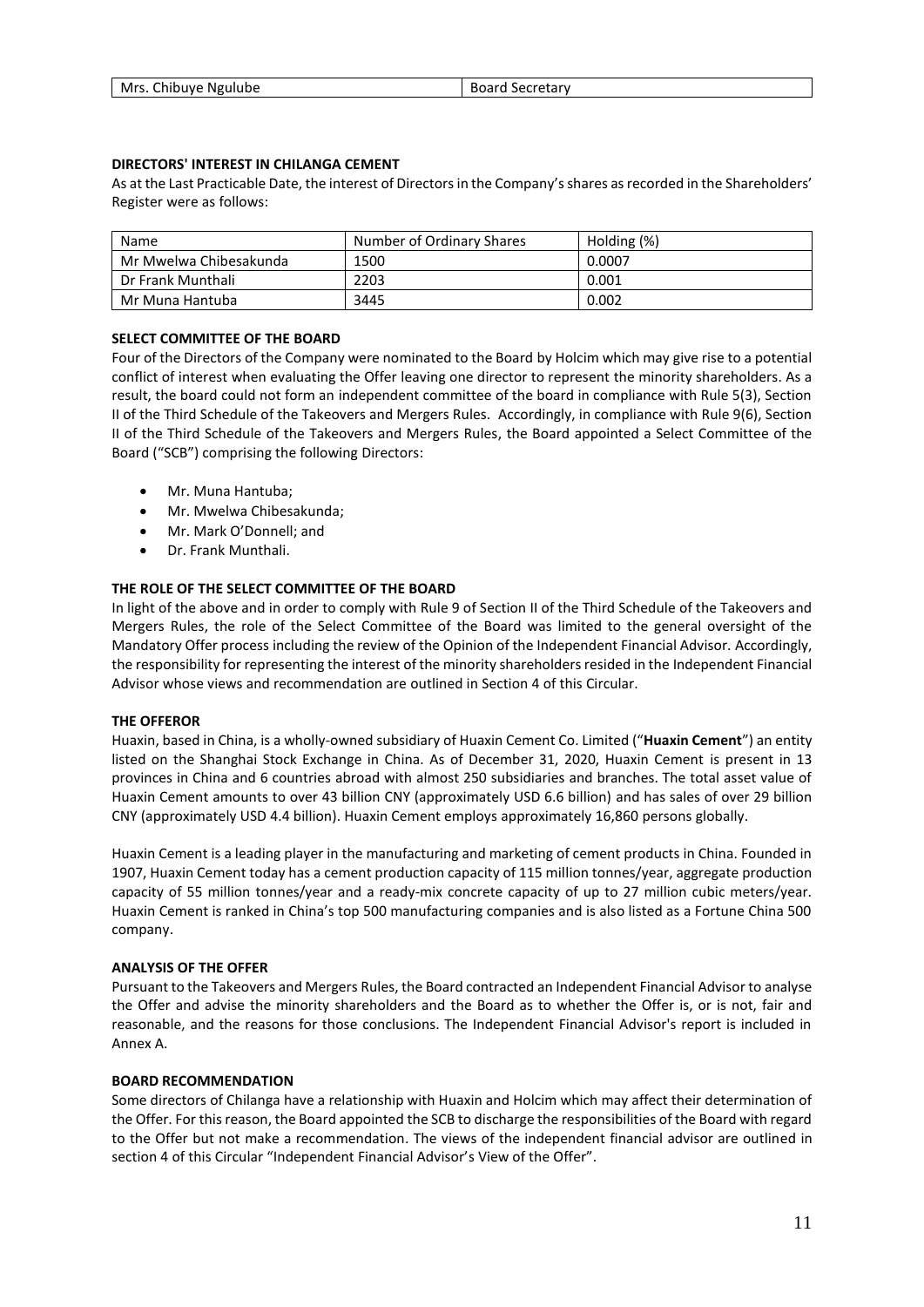#### **ACTIONS TO BE TAKEN BY SHAREHOLDERS**

The options open to shareholders and the actions they must take, depending on the option selected, are included in section 5 of this Circular, "Actions to be taken by shareholders."

In this regard, we would like to emphasise several points.

- Most importantly, shareholders are free to choose what they would like to do with regard to their shares in Chilanga;
- Having reviewed this Circular and the Offering Document from Huaxin, each shareholder, at his or her sole discretion, is free to sell some or all of the shares he or she owns, or simply to retain all of his or her shares;
- No shareholder is in any way being compelled to sell some or all of his or her shares;
- Each shareholder must make his or her own decision based on the options explained in section 6 of this Circular; and
- Any shareholder having questions should contact his or her broker or the Sponsoring Broker, or seek advice from his or her banker, attorney, accountant or other professional advisors.

Yours faithfully,

| Dated at Lusaka this ____11__day of _May_2022 |                  |
|-----------------------------------------------|------------------|
| Mr. Muna Hantuba                              |                  |
| <b>NAME</b>                                   | <b>SIGNATURE</b> |
| Mr. Mwelwa Chibesakunda                       |                  |
|                                               |                  |
| <b>NAME</b>                                   | <b>SIGNATURE</b> |
| Mr. Mark O'Donnell                            |                  |
| <b>NAME</b>                                   | <b>SIGNATURE</b> |
| Dr. Frank Munthali                            |                  |
| <b>NAME</b>                                   | <b>SIGNATURE</b> |

| This section of the Circular provides a summary of the Offer made by Huaxin, through the Board of Chilanga |  |  |  |
|------------------------------------------------------------------------------------------------------------|--|--|--|
| Cement, to the minority shareholders of Chilanga Cement.                                                   |  |  |  |

#### **2.1 Terms of the Offer**

**THE OFFER**

<span id="page-12-0"></span> $2.$ 

Huaxin is offering to buy the 50,013468 (25.0%) shares of Chilanga Cement which it does not currently own at a price per share of K13.38 to be settled at the close of the Offer Period.

At their sole discretion, shareholders registered as members as at the date of the Offer may choose to sell some, all or none of the shares they own in Chilanga Cement.

The Offer is merely an opportunity for minority shareholders to indicate their preference and decide on the Offer given that there has been a change in control of Chilanga Cement.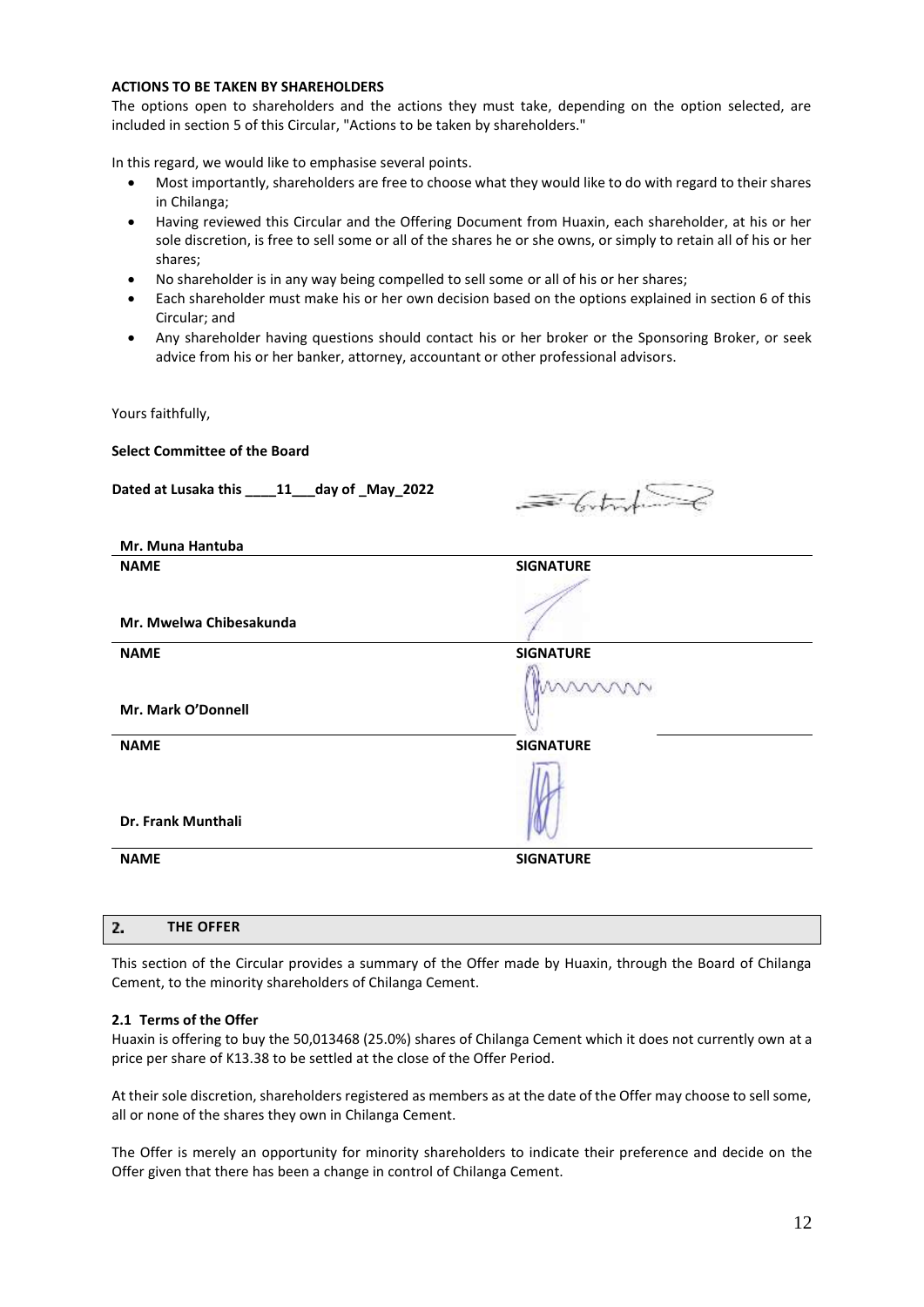#### **2.2 Conditions of the Offer**

There are no Conditions applicable to the Offer, nor are there any other arrangements in relation to the shares of Huaxin or Chilanga Cement which are material to the Offer.

#### <span id="page-13-0"></span>З. **ANALYSIS OF THE OFFER**

In order to comply with the provisions of Rule 5(1), Section II of the Third Schedule of the Takeovers and Mergers Rules, the Board retained an Independent Financial Adviser to advise the Board as to whether the Offer is, or is not, fair and reasonable and to render its reasons for this advice. Annexure A at the end of this document provides the report on the Offer prepared by the Independent Financial Adviser, EY Advisory Services Limited, the conclusion of which is that the Offer is, in their opinion, fair and reasonable.

#### <span id="page-13-1"></span>4. **INDEPENDENT FINANCIAL ADVISER'S VIEW OF THE OFFER**

Pursuant to the provisions of Rule 5(2) of Section II of the Third Schedule to the Securities (Takeovers and Mergers) Rules, 1993 an Independent Committee of the Board (if one is constituted) has a responsibility to provide its recommendations to the independent shareholders regarding the acceptance of the Offer. In view of the fact that there is no Independent Committee of the Board, and in accordance with our responsibility under Rule 9(7) of Section II of the Third Schedule to the Securities (Takeovers and Mergers) Rules, 1993, we, EY Advisory Services Limited in our capacity as Independent Financial Advisers to Chilanga Cement Plc believe that the Offer is both fair and reasonable Our views are based on and are subject to the information and qualifications set out in our detailed fairness opinion addressed to the Board of Chilanga Cement Plc, a copy of which is included in this Circular. We assume no responsibility whatsoever for other contents of this Circular.

Notwithstanding the above opinion, it is up to each shareholder to decide whether or not to sell some or all of the shares he or she owns in Chilanga Cement Plc or to retain all of his or her shares after taking into account all relevant factors and market-related considerations including the price of the Ordinary Shares on the Lusaka Securities Exchange. ln short, no minority shareholder is being forced to sell some or all of the shares he or she owns in Chilanga Cement Plc.

Yours sincerely,

**Patrick Mawire** For and on behalf of **EY Advisory Services Limited**

**Signed at Lusaka this \_09\_\_\_day of \_May\_2022**

#### <span id="page-13-2"></span>**ACTIONS TO BE TAKEN BY SHAREHOLDERS** 5.

The Minority Shareholders have several options available to them. Depending on the option selected, there may or may not be actions that a Minority Shareholder will have to undertake. These are described in detail below:

#### **5.1 A MINORITY SHAREHOLDER MAY DO NOTHING**

A Minority Shareholder may choose to do nothing. Taking no action will confirm that a Minority Shareholder does not wish to sell any of the Ordinary Shares he/ she currently owns. In this case, a Minority Shareholder will simply retain his or her existing Ordinary Shares in the Company, subject to the Companies Act and the LuSE Listing Rules.

#### **5.2 A MINORITY SHAREHOLDER MAY SELL A PORTION OF HIS/HER ORDINARY SHARES IN THE COMPANY**

As part of the Mandatory Offer being made by Huaxin under the Takeovers and Mergers Rules, a Minority Shareholder may elect to sell a portion of the Ordinary Shares he or she currently owns to Huaxin. If a Minority Shareholder elects to take this option, he or she should contact their broker or the Sponsoring Broker and tender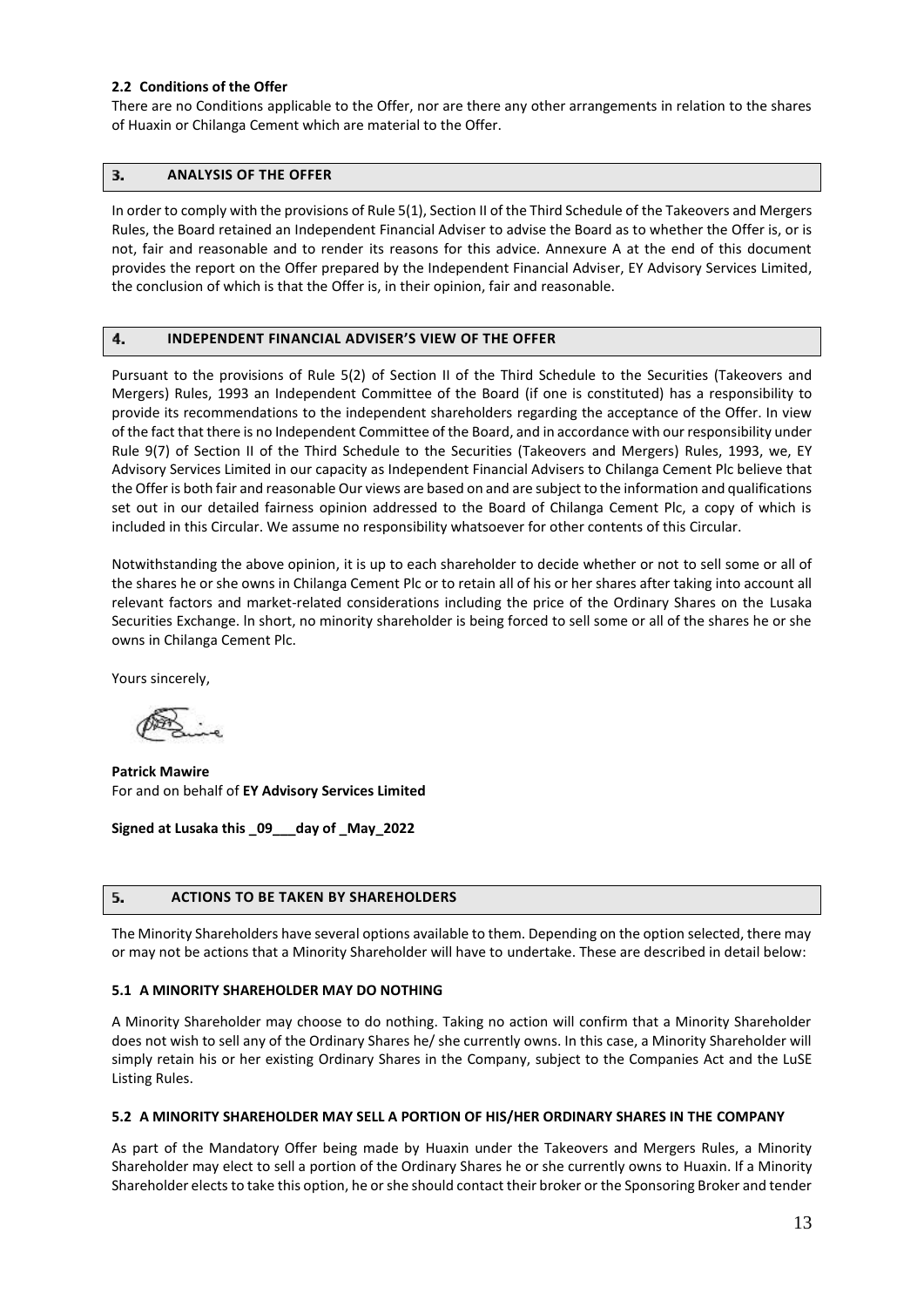the Ordinary Shares he or she wishes to sell at the Offer Price of ZMW 13.38 per share by completing the Form of Acceptance. This tender of Ordinary Shares by Minority Shareholders wishing to sell only a portion of their Ordinary Shares in the Company must be completed, in writing, during the Offer Period as indicated in the timetable on page 5 of this Circular and will be conducted as a normal trade over the LuSE on the trade date at the close of the Offer Period.

Unless otherwise advised by an announcement in the press, offers to sell Ordinary Shares by the Minority Shareholders must be received no later than 17:00 hours on the Closing Date of the Offer Period, namely, Monday, 13 June 2022. Postal acceptances postmarked on or before the above date must be received no later than 17:00 hours on Friday, 17 June 2022. Any changes in these dates will be communicated to Minority Shareholders via an announcement on SENS and in the daily Zambian press, which will appear on consecutive days in at least two Zambian national newspapers.

#### **5.3 A MINORITY SHAREHOLDER MAY SELL ALL OF HIS/ HER ORDINARY SHARES IN THE COMPANY**

As part of the Offer being made by Huaxin, and as required under the Takeovers and Mergers Rules, a Minority Shareholder may elect to sell all of the Ordinary Shares he/she currently owns to Huaxin. If a Minority Shareholder elects this option, he/she should contact their broker or the Sponsoring Broker and tender the Ordinary Shares he/she wishes to sell at the Offer Price by completing the Form of Acceptance attached to the Offer Document. This tender of Ordinary Shares by Minority Shareholders wishing to sell all of their Ordinary Shares in the Company must be completed, in writing, during the Offer Period as indicated in the timetable on page 5 of this Circular and will be conducted as a normal trade over the LuSE on the trade date at close of the Offer Period.

Unless otherwise advised by an announcement in the press, offers to sell Ordinary Shares by the Minority Shareholders must be received in writing not later than 17:00 hours on the Closing Date of the Offer Period, namely, Monday, 13 June 2022. Postal acceptances postmarked on or before the above date must be received no later than 17:00 hours on Friday, 17 June 2022. Any changes in these dates will be communicated to Minority Shareholders via an announcement on SENS and in the Zambian daily press, which will appear on consecutive days in at least two Zambian national newspapers.

#### **5.4 NOTE FOR SHAREHOLDERS HOLDING ORDINARY SHARE CERTIFICATES**

The trading, clearing and settlement arrangements at the LuSE are based on the LuSE CSD system which does not use share certificates. Accordingly, those Shareholders holding physical share certificates and intending to participate in the Offer are advised to deposit the share certificates evidencing their Ordinary Shares into the LuSE CSD prior to accepting the Offer by contacting any one of the member broking firms of the LuSE.

#### **5.5 ACCEPTANCES ARE IRREVOCABLE**

All valid acceptances of the Offer received by your broker on or prior to the Closing Date shall be irrevocable.

#### **5.6 TRANSACTION RECEIPTS**

The Company or your broker or the Sponsoring Broker will issue no receipts for Forms of Acceptance, surrender and transfer other than stamping the same in the receipt portion of the application form, if tendered in person, unless specifically requested to do so, in writing, by the Minority Shareholder in question.

#### **5.7 ACCEPTANCES OF THE MANDATORY OFFER BY NOMINEE COMPANIES AND REPRESENTATIVE**

Such nominee companies and custody accounts may submit in aggregate or in respect of each Minority Shareholder represented, acceptances of the Offer by recognized nominee companies. Any such representative accepting the Offer warrants that it is duly authorized to do so.

#### **5.8 NO AMENDMENT OR VARIATION OF THE MANDATORY OFFER**

No amendment or variation of the Offer shall be valid unless made in writing and signed by Huaxin after the necessary regulatory approvals.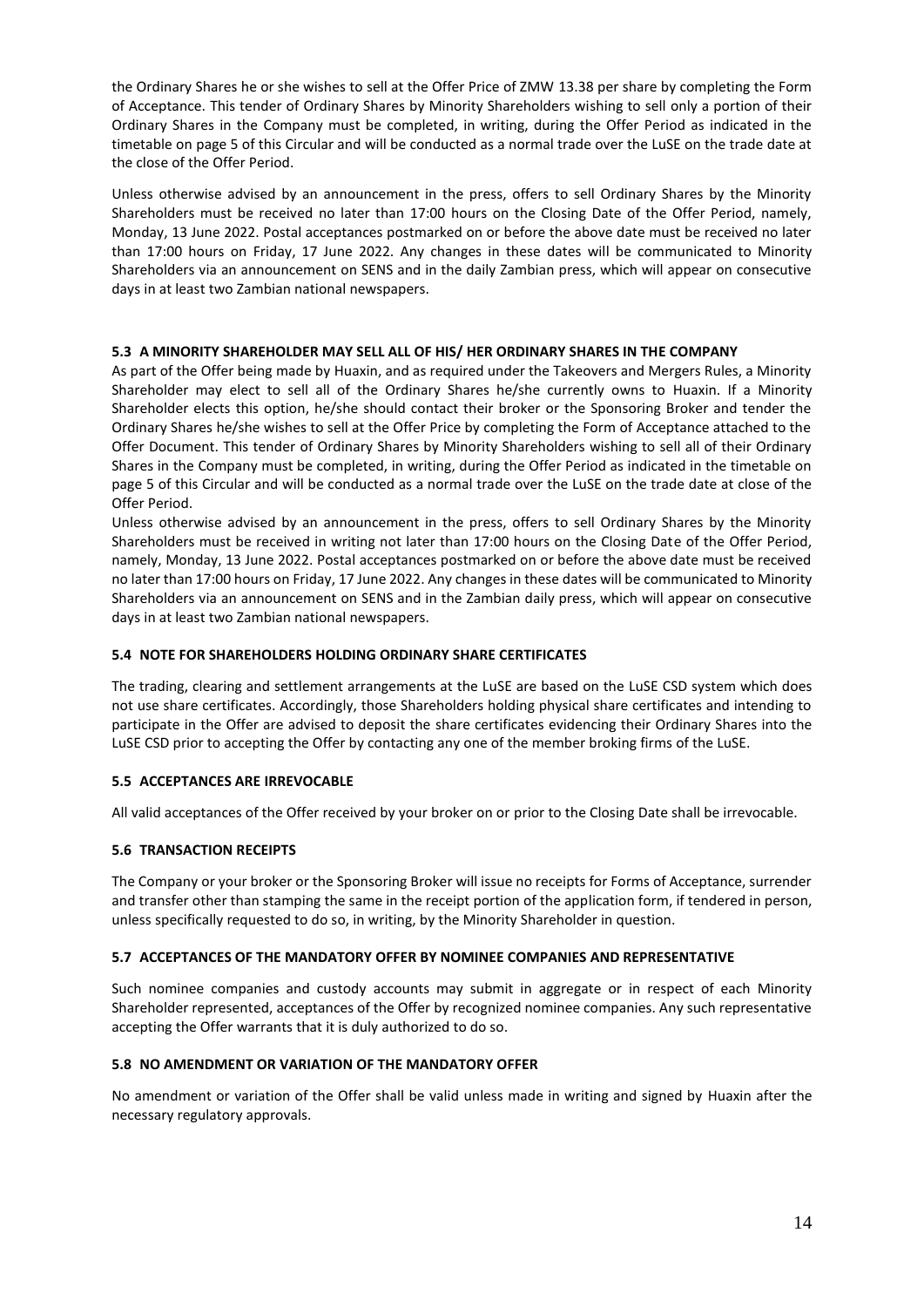#### **5.9 TREATMENT OF INCOMPLETE FORMS OF ACCEPTANCE**

Huaxin reserves the right, at its discretion, to:

- **a.** Treat as invalid, Forms of Acceptance, that are incomplete or illegible; and
- **b.** Require proof of the authority of the person signing the Form of Acceptance, surrender and transfer where such proof has not yet been lodged with or recorded by the broker.

#### **5.10 GENERAL**

The Minority Shareholders may accept the Offer in respect of all or part of their Ordinary Shares. Minority Shareholders who do not wish to accept the Offer **need not** take any further action and will be deemed to have declined the Offer. The Minority Shareholders who accept the Offer to sell their Ordinary Shares will be responsible for any taxes or costs, including brokerage, LuSE, LuSE CSD and SEC trade commission fees that may be levied on such sale. Neither Huaxin nor Chilanga Cement shall be responsible or liable for any tax liability of any Minority Shareholder on the Ordinary Shares acquired under the Offer from such Minority Shareholder.

#### <span id="page-15-0"></span>6. **SETTLEMENT**

Settlement of the Offer Price to the Minority Shareholders will take place in accordance with the normal arrangements for trades conducted on the LuSE. Payment of the Offer Price by Huaxin to the Minority Shareholders for the Ordinary Shares acquired shall be made in accordance with the normal LuSE Trading Procedures.

On the first business day following the last day for the receipt of postal acceptances all Ordinary Shares that have been tendered by Minority Shareholders will be traded over the LuSE. Settlement will occur thereafter on T + 3 in accordance with prevailing LuSE Trading Procedures. On T + 3, Minority Shareholders who have tendered Ordinary Shares in the Offer may collect the payment to which they are entitled from their respective LuSE member broker.

Shareholders are reminded to provide their up-to-date bank account details and forwarding addresses to the Transfer Secretary in order to facilitate efficient and expedient payment. In the event that your details have changed, kindly complete a Shareholder Account Detail Form and return it to the Transfer Secretary. The Shareholder Account Detail Form can be collected from the Transfer Secretary's offices, details are as provided below:

> Transfer Secretary: ShareTrack Zambia Address: Spectrum House, Stand No. 10 Jesmondine, Great East Road, P. O Box 37283 Tell: +260 211 374 791/92/93 Email: **[sharetrack@scs.co.zm](mailto:sharetrack@scs.co.zm)** Website: **[www.sharetrackzambia.com](http://www.sharetrackzambia.com/)**

Thereafter, and unless instructed by a Minority Shareholder, all payments not collected shall, at the Minority Shareholder's risk, be sent to the address of the Minority Shareholder recorded in the Register.

Minority Shareholders wishing to participate in the Offer and tender some or all of their Ordinary Shares should complete the Form of Acceptance attached to the Offer Document and submit it to their LuSE member broker, or the Sponsoring Broker.

Acceptance of the Offer may have an effect on an individual Minority Shareholder's tax position. Minority Shareholders are advised to consult their professional advisors about their personal tax positions.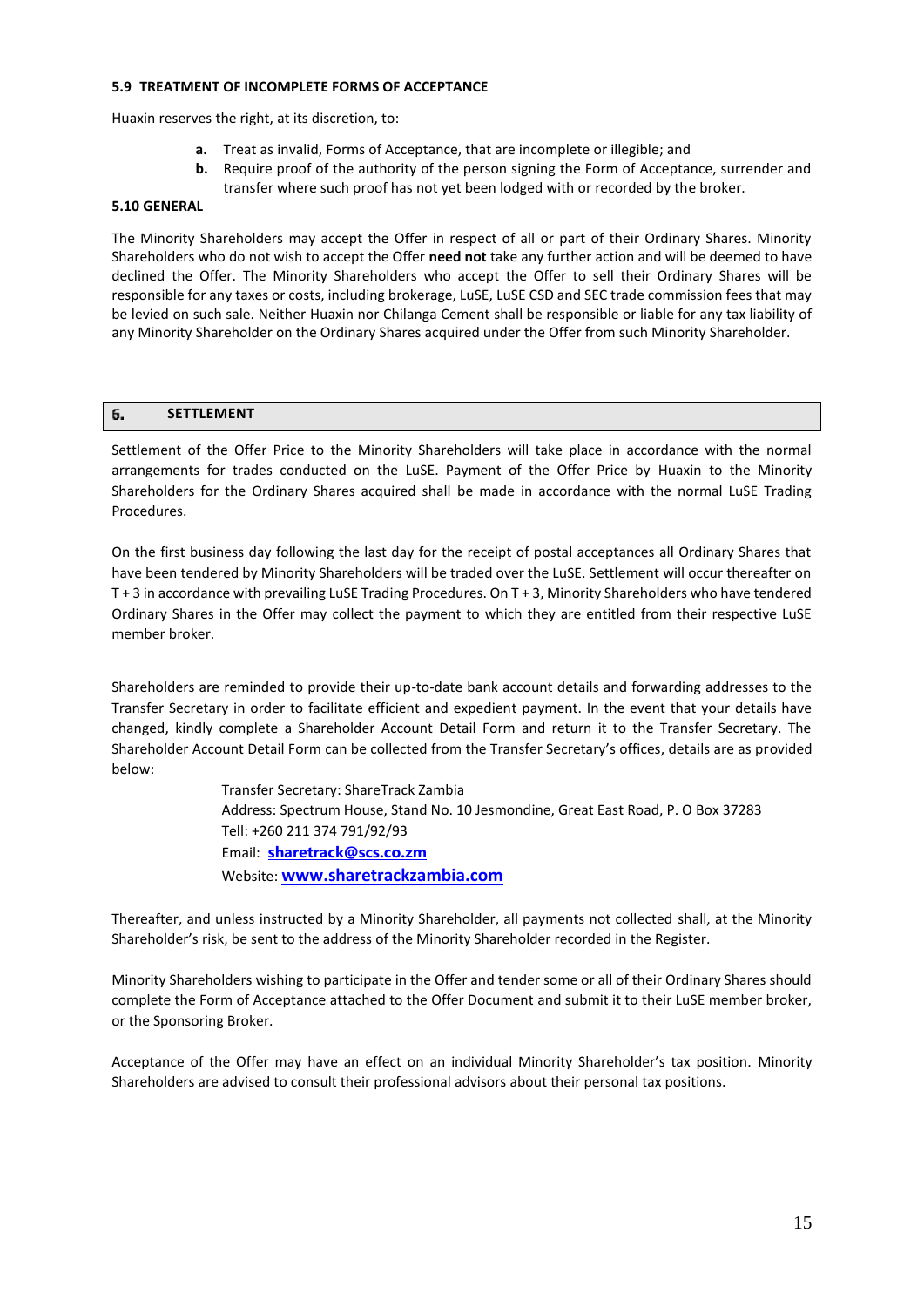#### <span id="page-16-0"></span> $\overline{7}$ . **OTHER INFORMATION PERTINENT TO THE OFFER**

#### **7.1 CHILANGA CEMENT LISTING ON THE LUSE**

The Listing Rules of the LuSE stipulate that, unless otherwise agreed with the Board of the LuSE, twenty-five percent (25%) of each class of equity shares of a company must be held by the public in order for a company to qualify for a full listing on the LuSE. In the event that the percentage of Chilanga Cement shares held by the public falls below this threshold, as a result of this Offer, the Board of the LuSE will take the matter under consideration. Chilanga Cement, would in any case, continue to qualify to have its shares traded on the second tier- i.e. quoted but not listed tier- of the market. That said, shareholders must be advised that a smaller number of shares held by the public could reduce the liquidity and restrict trading in Chilanga Cement shares.

#### **7.2 SALE BY HUAXIN OF PURCHASED SHARES TO ZAMBIAN INSTITUTIONAL INVESTORS**

Huaxin has intimated to Government of the Republic of Zambia its willingness to support the growth and development of the Zambian capital market and specifically maintain the listing of Chilanga Cement on the LuSE, subject to compliance with the existing regulations and laws of Zambia.

Accordingly, Huaxin has approached several Zambian institutional investors to seek their support in regard to the desire by Huaxin to maintain the listing of Chilanga Cement on the LuSE with the full free float of 25 %. To maintain the full free float of 25 % shareholding on the LuSE market, the Zambian institutional investors, willing to participate and support the full free float of 25 %, have been requested to buy back all the shares that Huaxin would have acquired from minorities under the mandatory offer exercise.

The sell-down by Huaxin and the immediate purchase of those shares by participating Zambian institutional investors would be done at the same price as the mandatory offer, namely K 13.38 and effected as a "*back-toback*" arrangement on the settlement date of the mandatory offer Thursday, 23 June 2022.

There is no guarantee expressed or implied that all the shares acquired by Huaxin in the Mandatory Offer process will in turn be bought from Huaxin by the Zambian institutional investors under the *back-to-back* arrangement.

#### **7.3 FINANCIAL ASSURANCE**

The SCB of Chilanga Cement believes that Huaxin has the financial capacity to complete the Offer as described in this Circular.

#### **7.4 COSTS OF THE OFFER**

The total estimated costs of the Offer incurred by Chilanga Cement amount to about ZMW 1,233,314.50 which includes payments to the various advisors and other third-party service providers. Brokerage and LuSE commissions are the responsibility of the buyer and sellers of shares in the Offer.

| <b>DETAILS</b>                         | <b>ZMW</b> |
|----------------------------------------|------------|
| Sponsoring Broker                      | 263,404.69 |
| Independent Financial Advisor          | 505,531.25 |
| Legal Advisors                         | 273,000.00 |
| Printing, Posting and Public Relations | 104,000.00 |
| <b>Transfer Agent Fees</b>             | 48,212.50  |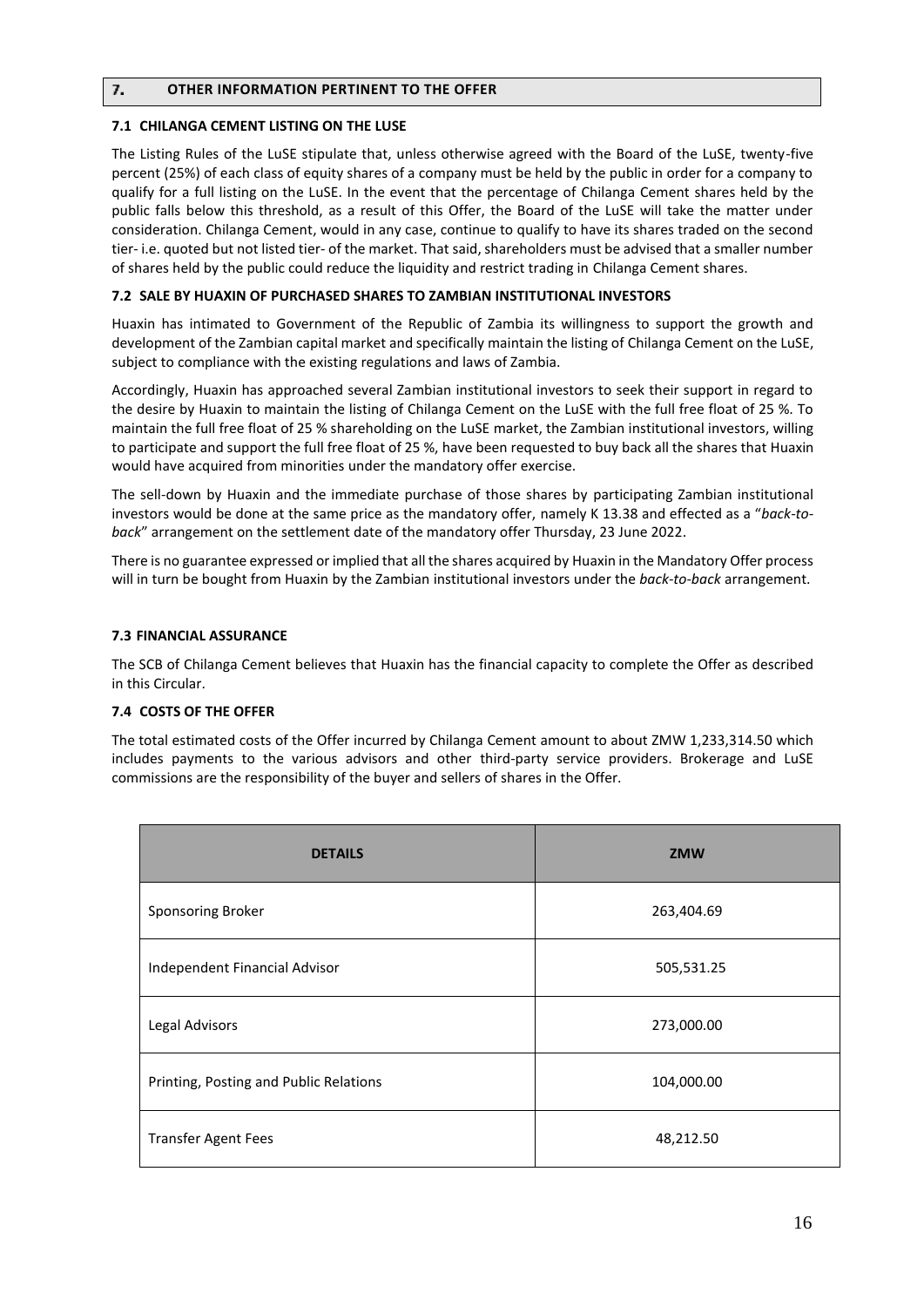| <b>SEC Scrutiny Fees</b> | 16,666.80    |
|--------------------------|--------------|
| LuSE Scrutiny Fees       | 22,500.00    |
| <b>Total</b>             | 1,233,314.50 |

#### **7.5 TAX IMPLICATIONS OF THE OFFER**

There are no capital gains or property transfer tax on the sale of listed securities in Zambia. Proceeds from the sale of Chilanga Cement shares, however, may be taxed in the hands of the recipient. Shareholders who sell some or all of their shares in this offer, therefore, may wish to consult with their accountant, tax advisor or other professional advisors on any tax liability.

#### <span id="page-17-0"></span>8. **EXPERTS' CONSENT**

SBZ, Corpus, and EY Advisory Services Limited have given, and not withdrawn, their consents to the issue of this Circular with the inclusion of their names and report(s) in the forms and contexts in which they appear.

#### <span id="page-17-1"></span>**DOCUMENTS AVAILABLE FOR INSPECTION** 9.

The following documents, or copies thereof, will be available for inspection during normal business hours at the registered office of Chilanga Cement at Farm No 1808, Kafue Road, Chilanga, or at the office of the Sponsoring Broker, from 08.00hrs to 17.00hrs Monday through Friday during the Offer Period:

- **1.1** The Articles of Association of Chilanga Cement;
- **1.2** The audited financial statements of Chilanga Cement for each of the past three financial years up to 31 December 2021;
- **1.3** The report of the Independent Financial Advisor on the Offer;
- **1.4** A signed copy of this Circular;
- **1.5** A signed copy of the Offer Document; and
- **1.6** The consent of all the appointed advisors of Chilanga Cement.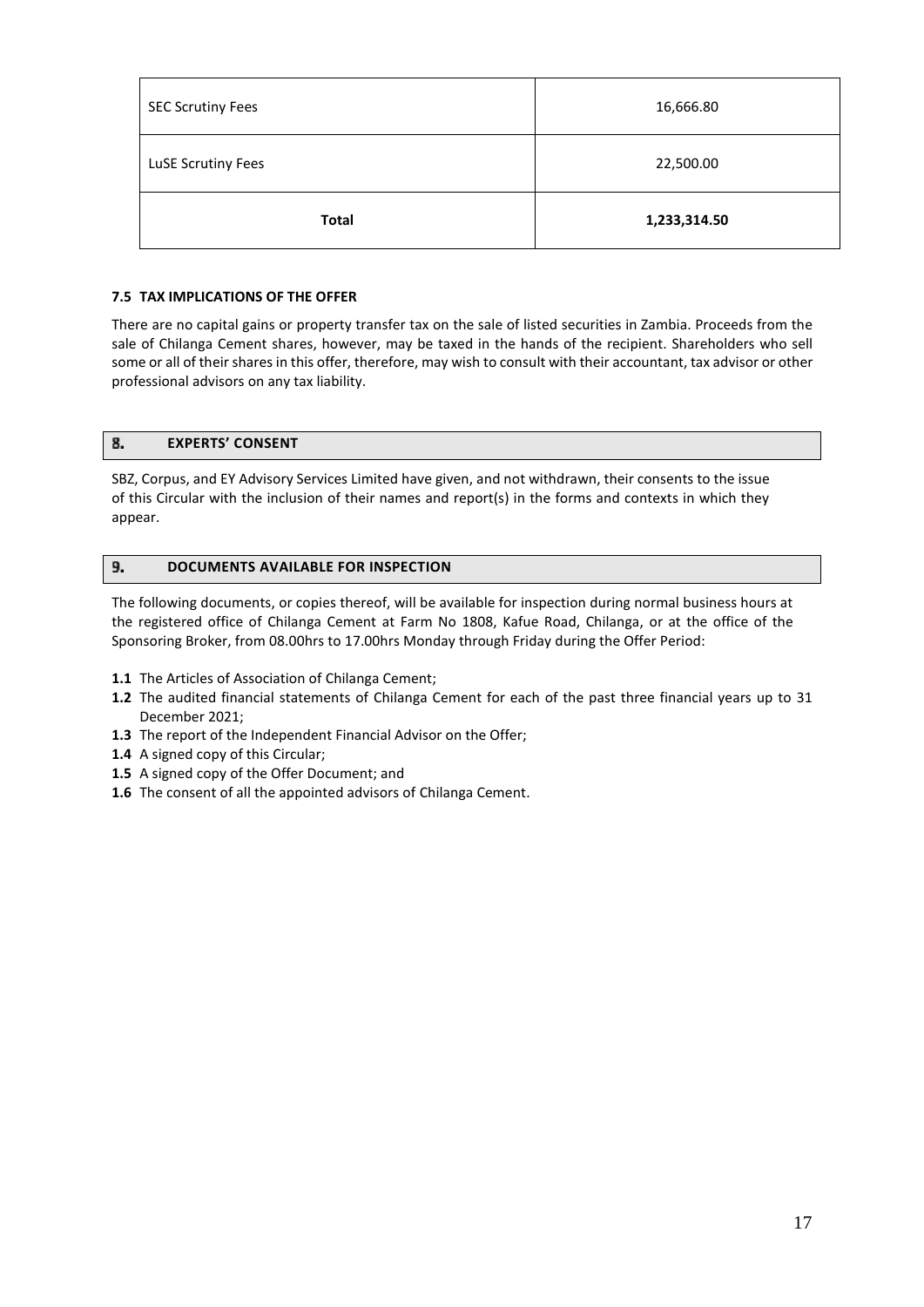

Tel: +26 (0) 211 378300 Fax: +26 (0) 211 378302 E-mail: patrick.mawire@zm.ey.com

### <span id="page-18-0"></span>**ANNEXURE A – REPORT OF THE INDEPENDENT FINANCIAL ADVISER ON THE OFFER FROM HUAXIN TO THE MINORITY SHAREHOLDERS OF CHILANGA CEMENT**

22 March 2022

# **Reliance Restricted**

The Board of Directors Chilanga Cement Plc Plot 1880 Kafue Road Lusaka Zambia

### The Board of Directors

**Independent Financial Adviser's Fairness Opinion on Huaxin (Hainan) Investment Co., Ltd's Mandatory Offer to Chilanga Cement Plc Minority Shareholders";** 

### **Introduction**

We understand that majority shareholders Financière Lafarge SAS and Pan African Cement Ltd sold 75% shareholding in Chilanga Cement Plc ("Chilanga") representing 150 026 436 shares to Huaxin (Hainan) Investment Co., Ltd. (Huaxin) via trades conducted on the Lusaka Stock Exchange (LuSE") at a price of ZMW 13.16 per share and the purchase consideration was subject to a post-completion price adjustment. After the adjustment exercise, the final price stands at ZMW13.38 per share.

Accordingly, Huaxin has informed the Board of Chilanga Cement of its intention to undertake the Offer being a cash offer to all minority shareholders of Chilanga Cement, representing a 25.00% shareholding in the Company, at a price per share of ZMW 13.38 to be settled at the close of the Offer period "Proposed Transaction"). The Offer Price is the same price at which Huaxin acquired its majority interest in Chilanga Cement post the price adiustments aforementioned.

This letter is prepared for the purpose of compliance with the Lusaka Securities Exchange ("LuSE") Harmonised Listing Requirements (the "Listing Requirements") and the Third Schedule of the Securities Rules (Takeovers and Mergers), Statutory Instrument No. 170 of 1993 subsidiary under the Securities Act No. 41 of 2016.

### Scope

EY has been retained by the Board of Directors of Chilanga to provide an independent opinion as to the fairness of the proposed transaction in terms of Schedule 5 of the LuSE Rules, which require that an independent advisor be retained to advise the Board of Directors on whether or not the offer and the terms of the Proposed Transaction are fair insofar as the shareholders of the issuer are concerned.

Our advice relates to the fairness of the purchase consideration for the 25% shareholding in Chilanga which is being offered by Huaxin.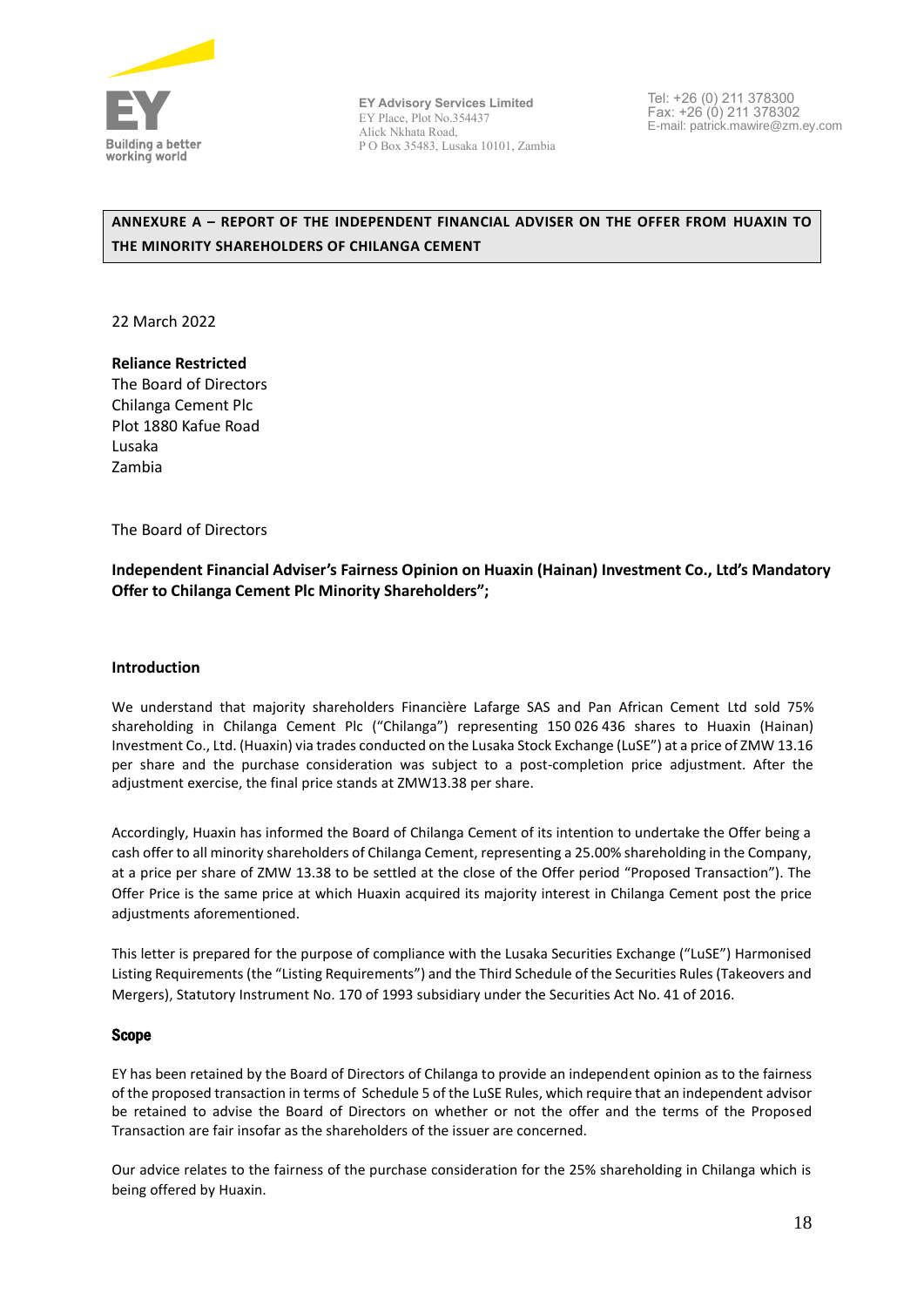

Tel: +26 (0) 211 378300 Fax: +26 (0) 211 378302 E-mail: patrick.mawire@zm.ey.com

#### **Definition of fairness for the purposes of our opinion**

For the purposes of our opinion, "fairness" is based primarily on quantitative factors. Therefore, the price would be considered fair to Shareholders if the price was in line with or higher than the fair value of the Chilanga shares.

#### Our approach in considering the Proposed Transaction

In considering the price, we have calculated the Market Value of Chilanga's issued share capital and compared this to the Offer Price of ZMW 13.38 per share. We also note that the price being offered to minorities is the same as the price paid to majority shareholders after the price adjustment.

We have applied the following definition of Market Value in accordance with the International Valuation Standards Council ("IVSC"). Market value is defined as "the estimated amount for which an asset or liability should exchange on the valuation date between a willing buyer and a willing seller in an arm's length transaction, after proper marketing and where the parties had each acted knowledgeably, prudently and without compulsion".

We also took into consideration:

- Third Schedule of the Securities Rules (Takeovers and Mergers)
- Prevailing economic and market conditions in Zambia
- An assessment of share price trends in the cement industry in Zambia and Africa, and
- General compliance with LuSE independent fairness opinions.

#### Information utilised

In the course of our analysis, we relied upon financial and other information, including financial information, obtained from Chilanga management, together with industry-related and other information in the public domain. Our conclusion is dependent on such information being complete and accurate in all material respects.

The principal sources of information used in formulating our opinion regarding the terms and conditions of the offer include:

- Representations and assumptions made available by, and discussions held with the management of Chilanga.
- Audited financial information for Chilanga for the financial years ended 31 December 2018, 31 December 2019 and 31 December 2020.
- Draft financial information for Chilanga for the financial year ended 31 December 2021.
- Forecast financial information for Chilanga for the period ending 31 December 2026 and
- S&P Capital IQ, a multinational financial information provider, a division of McGraw Hill Financial.

Where practical, we have corroborated the reasonableness of the information provided to us for the purpose of our opinion, obtained through discussions with the management of Chilanga.

We have relied upon the accuracy and completeness of the information provided to us whether in writing or obtained in discussions without any independent verification of the same. We do not assume any responsibility or liability therefore in relation to the same.

We have further assumed that: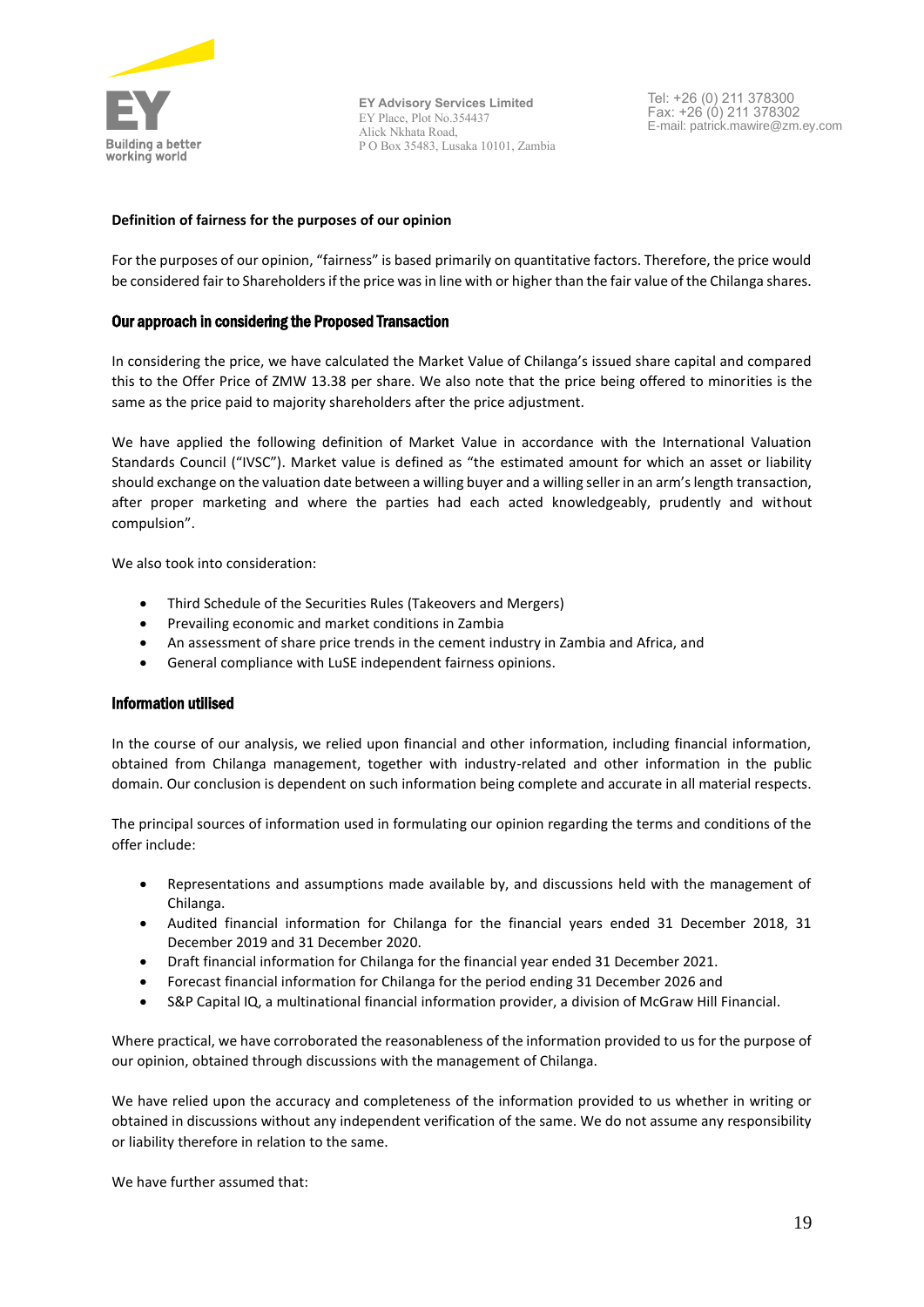

Tel: +26 (0) 211 378300 Fax: +26 (0) 211 378302 E-mail: patrick.mawire@zm.ey.com

- Chilanga is not involved in any material or legal proceedings;
- Chilanga has no material outstanding disputes with the revenue authorities in Zambia; and
- There are no other contingencies that could affect the value of Chilanga.

#### Procedures performed

In arriving at our opinion, we have undertaken the following procedures in evaluating the fairness of the Price:

- Setting up initial meetings with the management of Chilanga, to agree the terms and scope of our mandate
- Obtaining an understanding of the operations of Chilanga through:
	- o discussions with the management
	- o an analysis of publicly available historical and forecast financial information, and
	- o a review of other publicly available information
- Performing an independent valuation of Chilanga
- Considering whether (and what quantum) of liquidity and/or marketability discounts may be applicable to the equity of Chilanga for the specifics of the Proposed Transaction;
- Considering any other/qualitative aspects which we believe are of importance; and comparing the pricing of the Proposed Transaction to other market transactions; and

#### Valuation

The following key value drivers and assumptions were utilised in the valuations:

- Chilanga's business model and prospects including current and projected production capacity,
- Zambia's overall economic outlook; and
- Zambia cement market outlook.

We valued Chilanga with reference to its expected future cash flows and earnings potential (Income Approach). We also considered the Market approach which determined the value of Chilanga relative to that of similar companies operating in the same industry and jurisdiction.

Based on our valuation procedures, we have determined the Market Value of Chilanga ranging from ZMW10.03 per share to ZMW12.99 per share as shown in the table below:

| Value per share | Low   | High  |
|-----------------|-------|-------|
| <b>DCF</b>      | 10.03 | 12.99 |
| EV/EBITDA       | 13.68 | 13.73 |

In our discussions with Management, we noted that the Company is forecasting subdued revenue growth over the forecast period due to increased competition and pricing pressures in the local market. We also noted a spike in volumes sold in 2021 which was a result of increased demand from Zimbabwe due to a breakdown of a milling plant. We made adjustments to the EBITDA to come up with a more sustainable figure.

We also note the increase in the price of the Chilanga shares and we are of the view that the price increase is mainly due to speculation around the Transaction and that the price will normalise after the Transaction is concluded.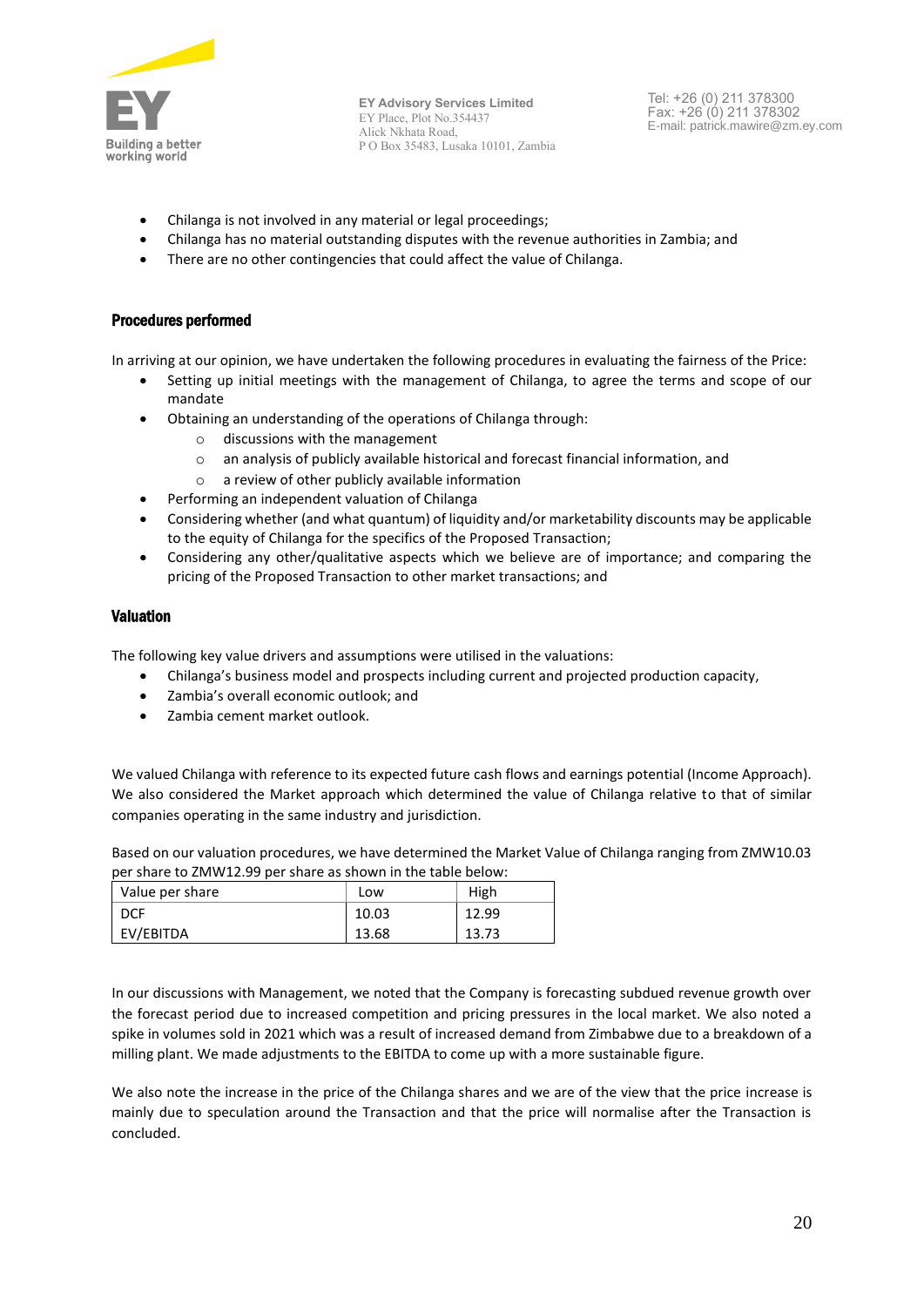

Tel: +26 (0) 211 378300 Fax: +26 (0) 211 378302 E-mail: patrick.mawire@zm.ey.com

### **Opinion**

Pursuant to the provisions of Rule 5(2) of Section II of the Third Schedule to the Securities (Takeovers and Mergers) Rules, 1993 an Independent Committee of the Board (if one is constituted) has a responsibility to provide its opinion to the independent shareholders regarding the acceptance of the Offer. In view of the fact that there is no Independent Committee of the Board, and in accordance with our responsibility under Rule 9(7) of Section II of the Third Schedule to the Securities (Takeovers and Mergers) Rules, 1993, we, EY Advisory Services Limited in our capacity as Independent Financial Advisers to Chilanga Cement Plc believe that the Offer is both fair and reasonable. Our views are based on and are subject to the information and qualifications set out in our detailed fairness opinion addressed to the Board of Chilanga Cement Plc, a copy of which is included in this Circular. We assume no responsibility whatsoever for other contents of this Circular.

Notwithstanding the above opinion, it is up to each shareholder to decide whether or not to sell some or all of the shares he or she owns in Chilanga Cement Plc or to retain all of his or her shares after taking into account all relevant factors and market-related considerations including the price of the Ordinary Shares on the Lusaka Securities Exchange. ln short, no minority shareholder is being forced to sell some or all of the shares he or she owns in Chilanga Cement Plc.

### Use of this opinion

This opinion is provided solely for the use of the Shareholders of Chilanga in connection with and for the purpose of their consideration of the Proposed Transaction. Chilanga may make the opinion available to regulators to comply with law or the requirements of the LuSE. In these circumstances, Chilanga will limit the disclosure only to that which is necessary to comply with the law or LuSE requirements;

This opinion does not purport to contain all the information required for an investment or disposal decision, and the content may not be relied upon by any third party.

This opinion shall not, in whole or in part, be disclosed, reproduced, disseminated, quoted, summarised or referred to at any time, in any manner or for any purpose, without the prior consent of EY.

### Limiting conditions

We have relied upon the accuracy of the information used by us in deriving our opinion albeit that, where practicable, we have corroborated the reasonableness of such information through, amongst other things, reference to work performed by independent third party/parties, historic precedent or our own knowledge and understanding. While our work has involved an analysis of the annual financial statements and other information provided to us, our engagement does not constitute, nor does it include, an audit conducted in accordance with generally accepted auditing standards. Accordingly, we assume no responsibility and make no representations with respect to the accuracy of any information provided to us in respect of Chilanga.

The opinion expressed herein is necessarily based upon the information available to us, the financial, regulatory, securities market and other conditions and circumstances existing and disclosed to us as at the date hereof. We have assumed that all conditions precedent in the transaction agreements, including any material regulatory and other approvals required in connection with the proposed transaction, have been or will be properly fulfilled/obtained.

Subsequent developments may affect our opinion. However, we are under no obligation to update, revise or reaffirm such.